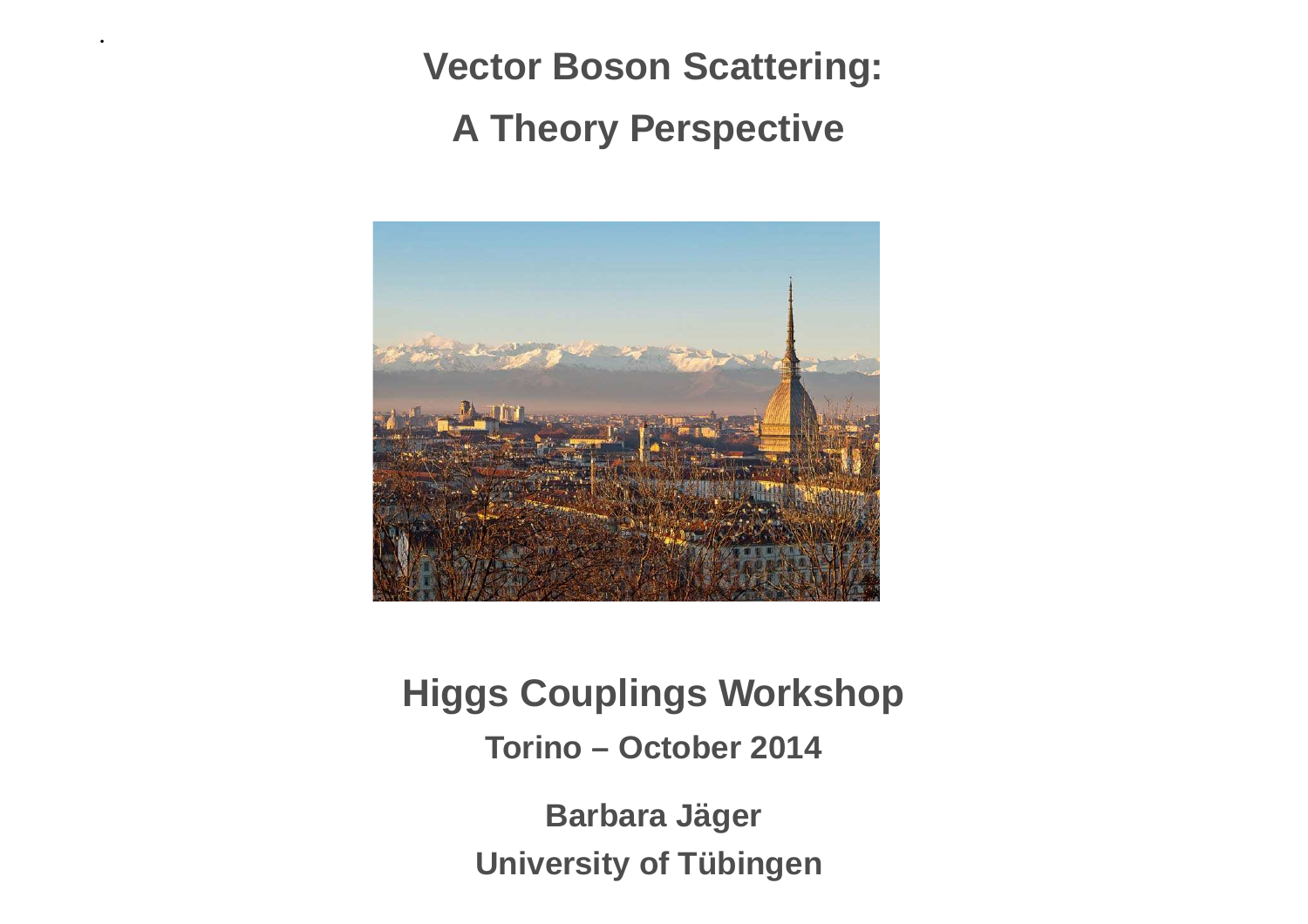vector boson fusion (VBF) &vector boson scattering (VBS)

 $\overline{\phantom{0}}$ 



- ✦ important production mode for the Higgs boson
- **✦ sensitive to Higgs couplings** and CP properties

beyond the Standard Model:

sensitive to the mechanism of electroweak symmetry breaking

 $\updownarrow$ strongly interacting weak sector, new resonances, . . . ?

the big advantage:

 $\blacktriangleright$  experimentally clean signature

 $\blacktriangleright$  perturbatively well under control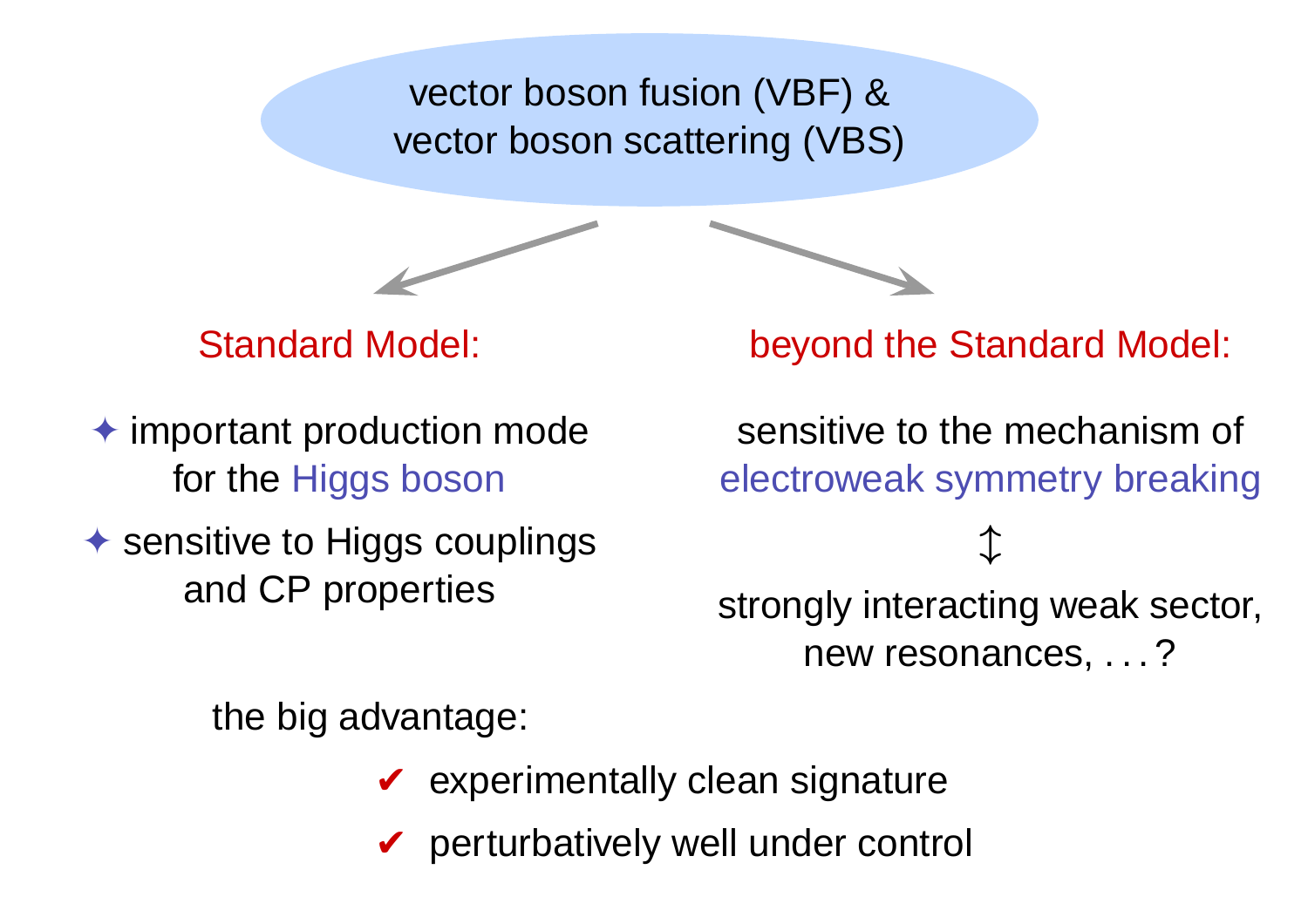## **VBF / VBS event topology**



suppressed color exchange between quark lines gives rise to

✦ little jet activity in central rapidity region

✦ scattered quarks → two forward tagging jets (energetic; large rapidity)

✦ decay products of the weak-boson system typically between tagging jets

Barbara Jager / University of T¨ubingen ¨ Torino, October <sup>2014</sup>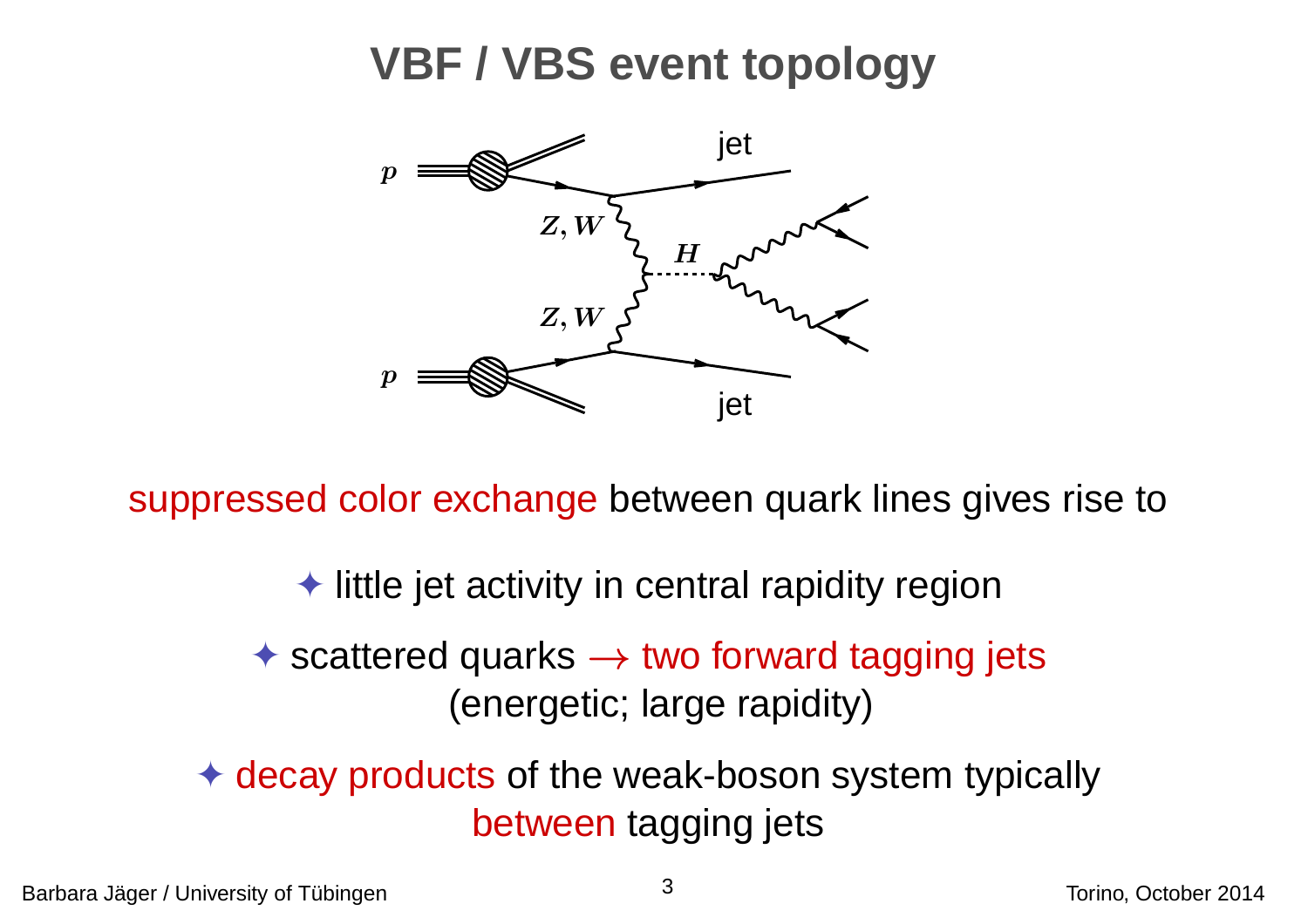# **tagging jets: properties**

rapidity separation of the tagging jets



jets more central in QCD- than in EW-inducedproduction processes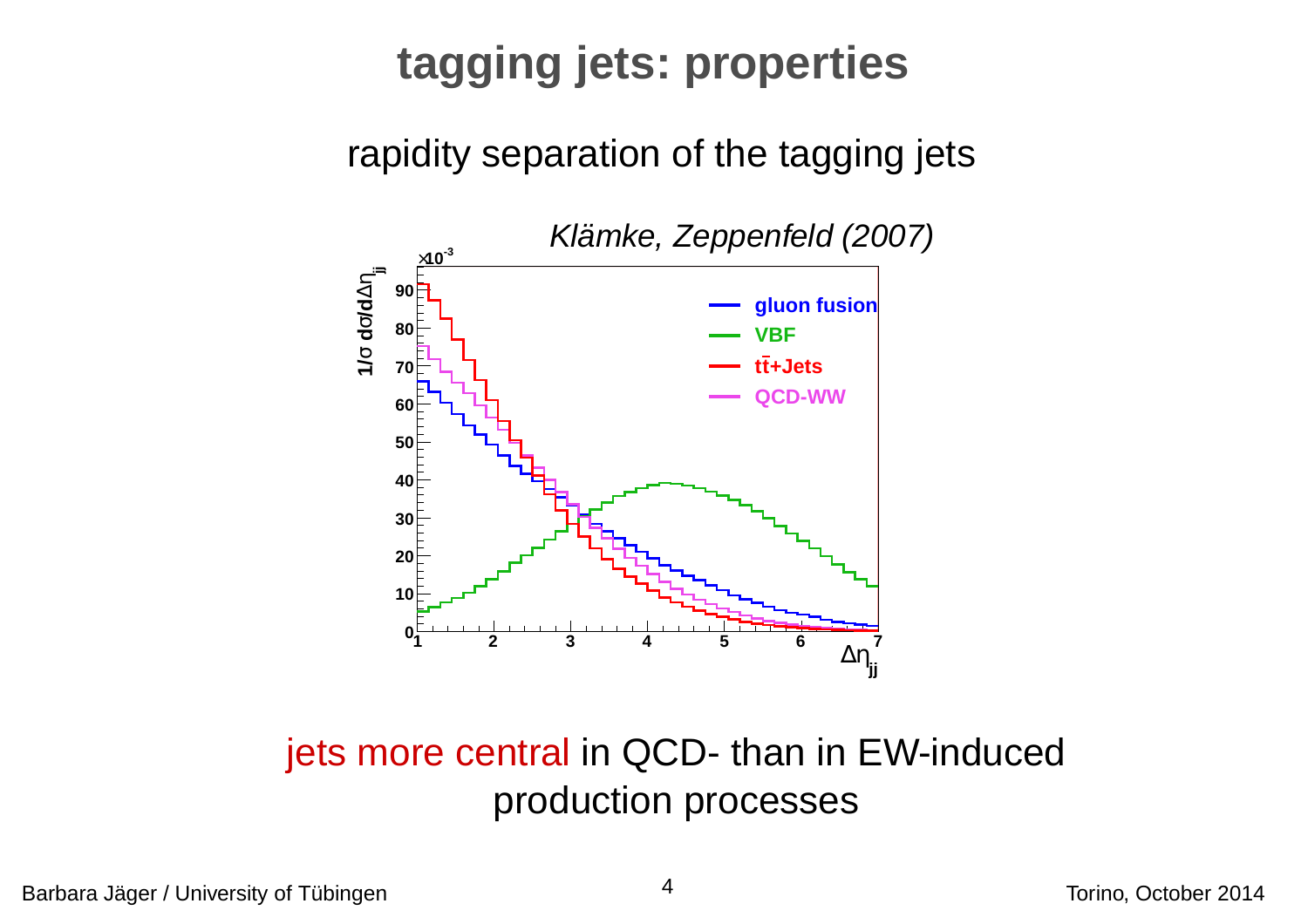# **Higgs production in VBF @ NLO QCD**





### NLO QCD: inclusive cross section: Han, Valencia, Willenbrock (1992)

distributions:

Figy, Oleari, Zeppenfeld (2003)Berger, Campbell (2004)

NLO QCD correctionsmoderate and well under control (order 10% or less)

publicly available parton-level Monte Carlos: VBFNLOMCFM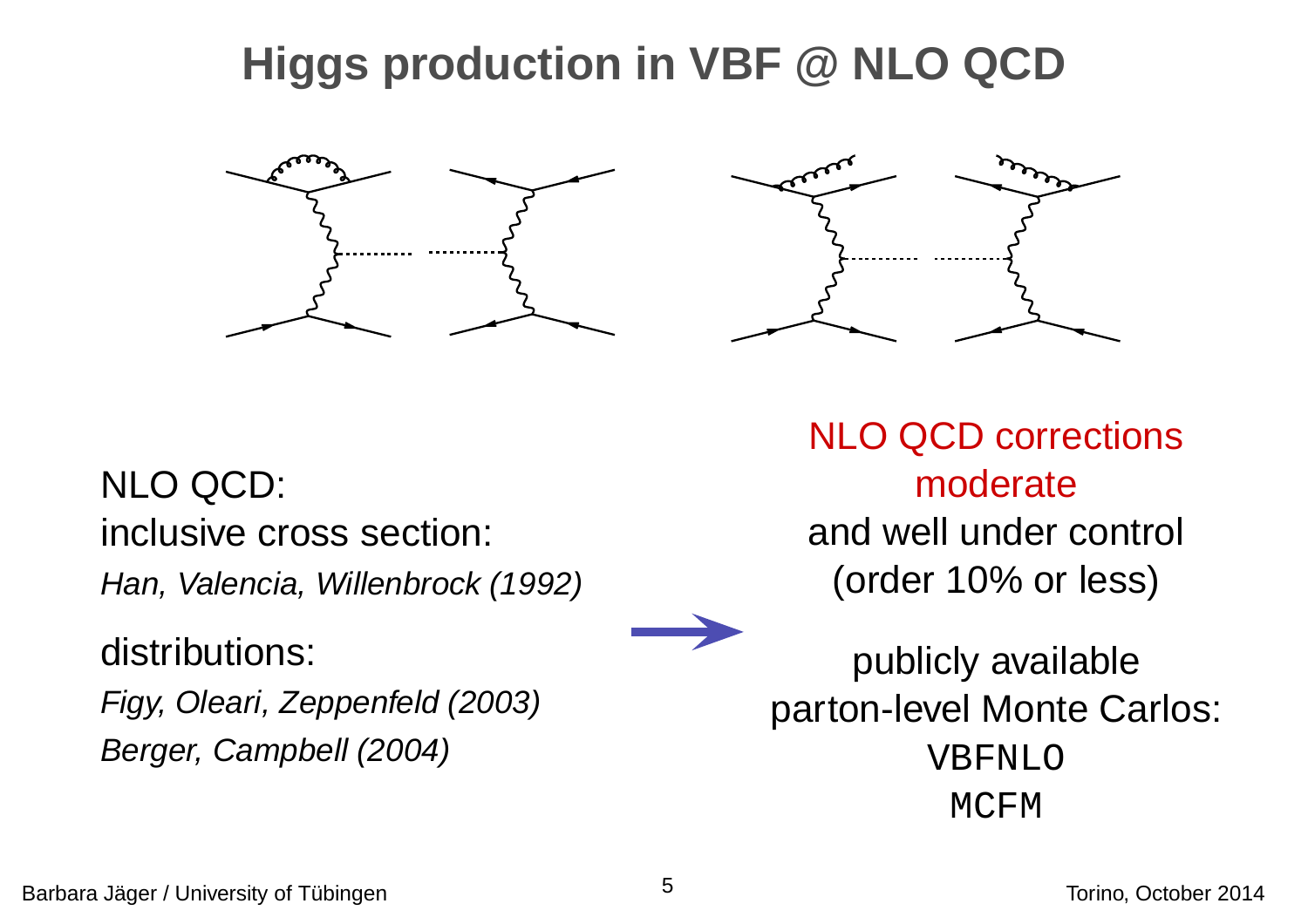# **higher orders of QCD in VBF**



partial NNLO-QCD results:  $gg\to q\bar{q}H$  : Harlander, Vollinga, Weber (2007) $qq\rightarrow qqH$ :<br>Bolzoni Maltoi Bolzoni, Maltoni, Moch, Zaro (2019)

**E** NNLO predictions are in full agreement with NLO results

✦ residual scale uncertainties are reducedfrom<sup>∼</sup>4% to 2%

**Example 1999 MNLO PDF uncertainties** are at the 2% level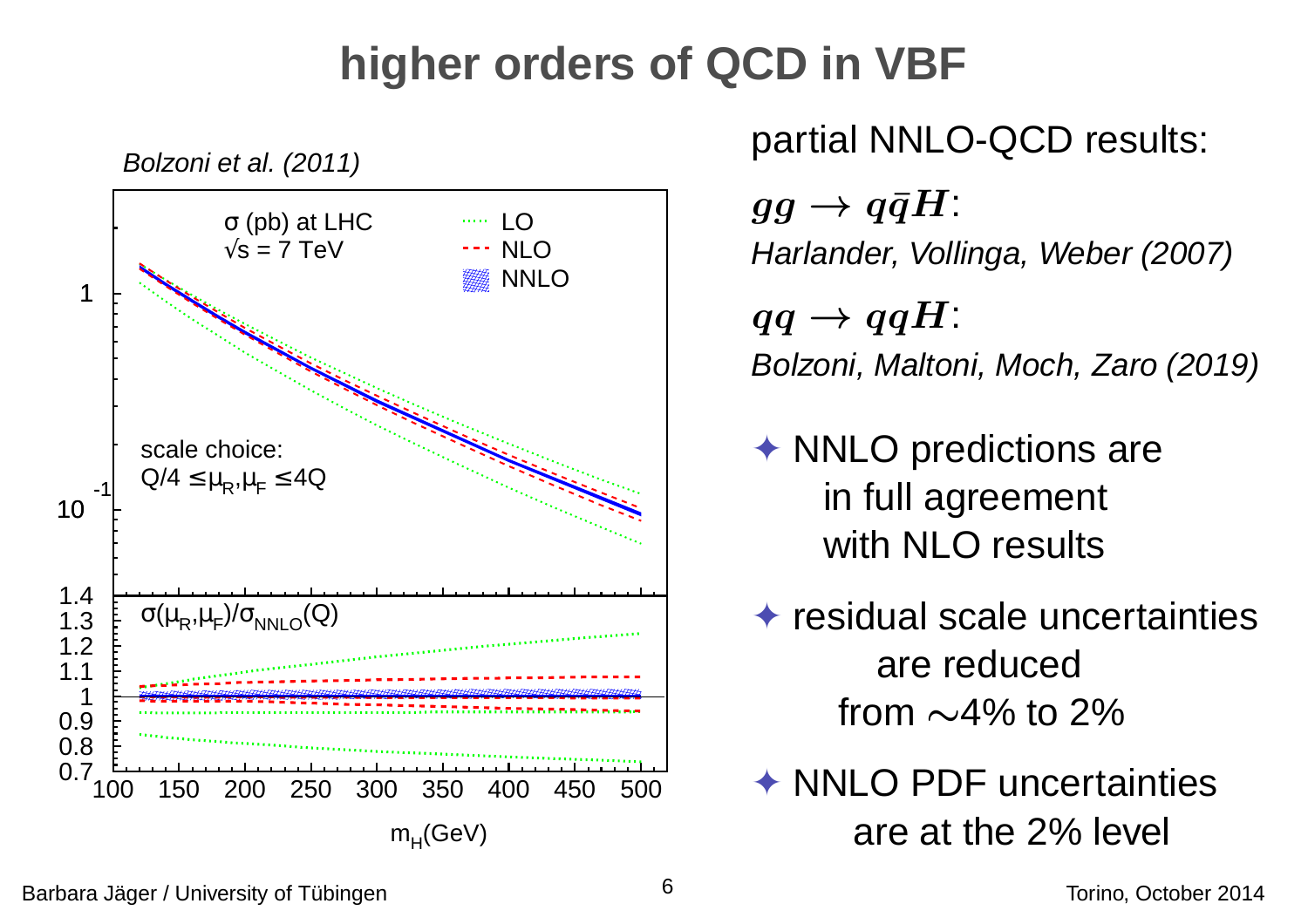# **Higgs production in VBF @ NLO EW**

Ciccolini, Denner, Dittmaier (2007):

NLO EW corrections to inclusive cross sections and distributions

**EW** corrections non-negligible, modify *K* factors and<br>distort distributions by up to 10% distort distributions by up to 10%



publicly available parton-level Monte Carlo: HAWK[Denner, Dittmaier, Mück]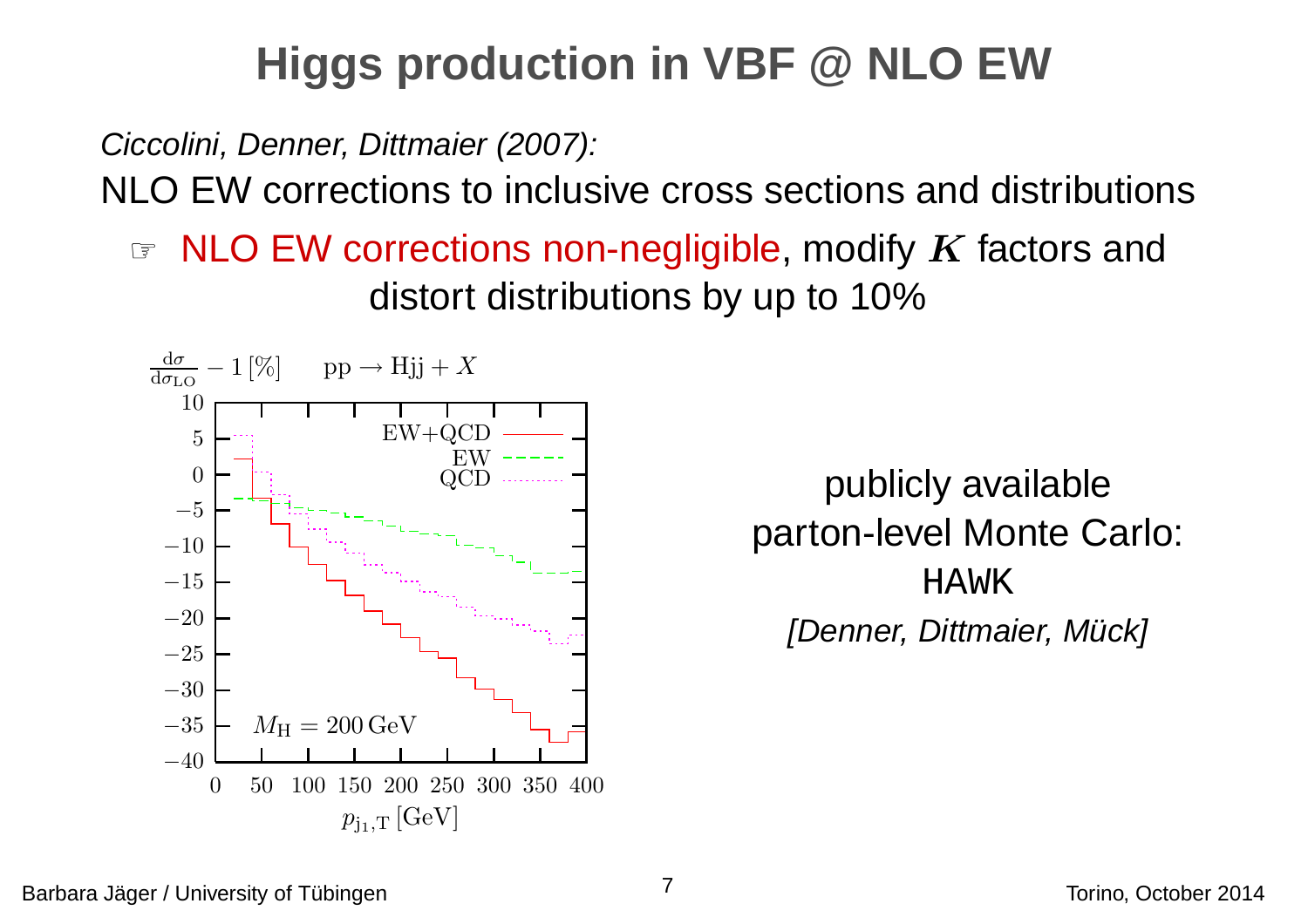# $pp \rightarrow Hjj$  via VBF @ NLO QCD with parton shower

various implementations in different frameworks available:

SMBSM

POWHEG-BOX**: Nason, Oleari (2009)** HERWIG++: D' Errico, Richardson (2009) aMC@NLO: Frixione, Torielli, Zaro (2013) MadGraph5\_aMC@NLO**:** *Maltoni, Mawatari, Zaro (2014)* 

## generally parton shower does not significantly modify distributions related to tagging jets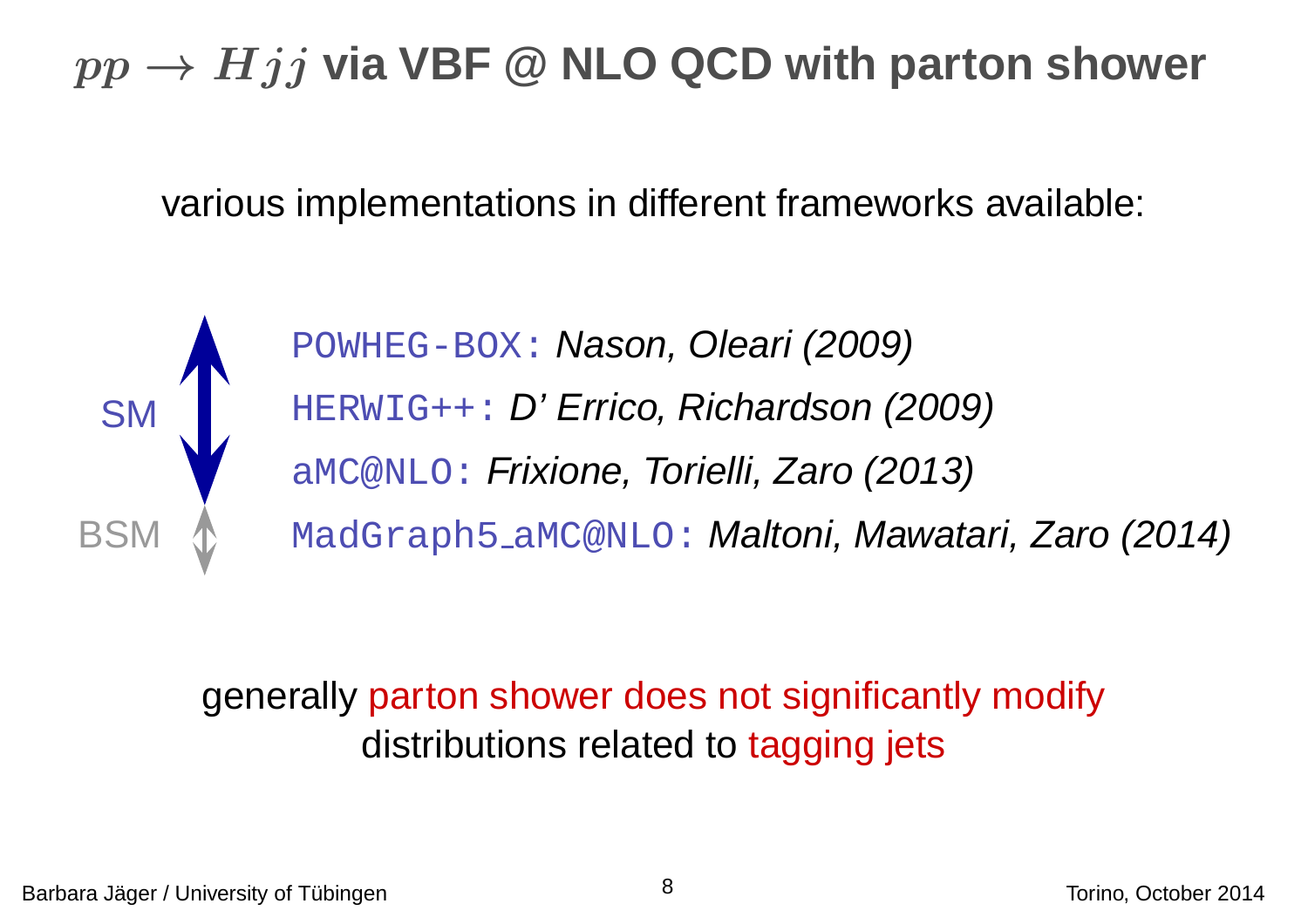# $pp \rightarrow Hjj$  via VBF @ NLO QCD with parton shower

Nason, Oleari (2009)



distributions related to the third jet are more sensitive to parton shower effects and details of the implementation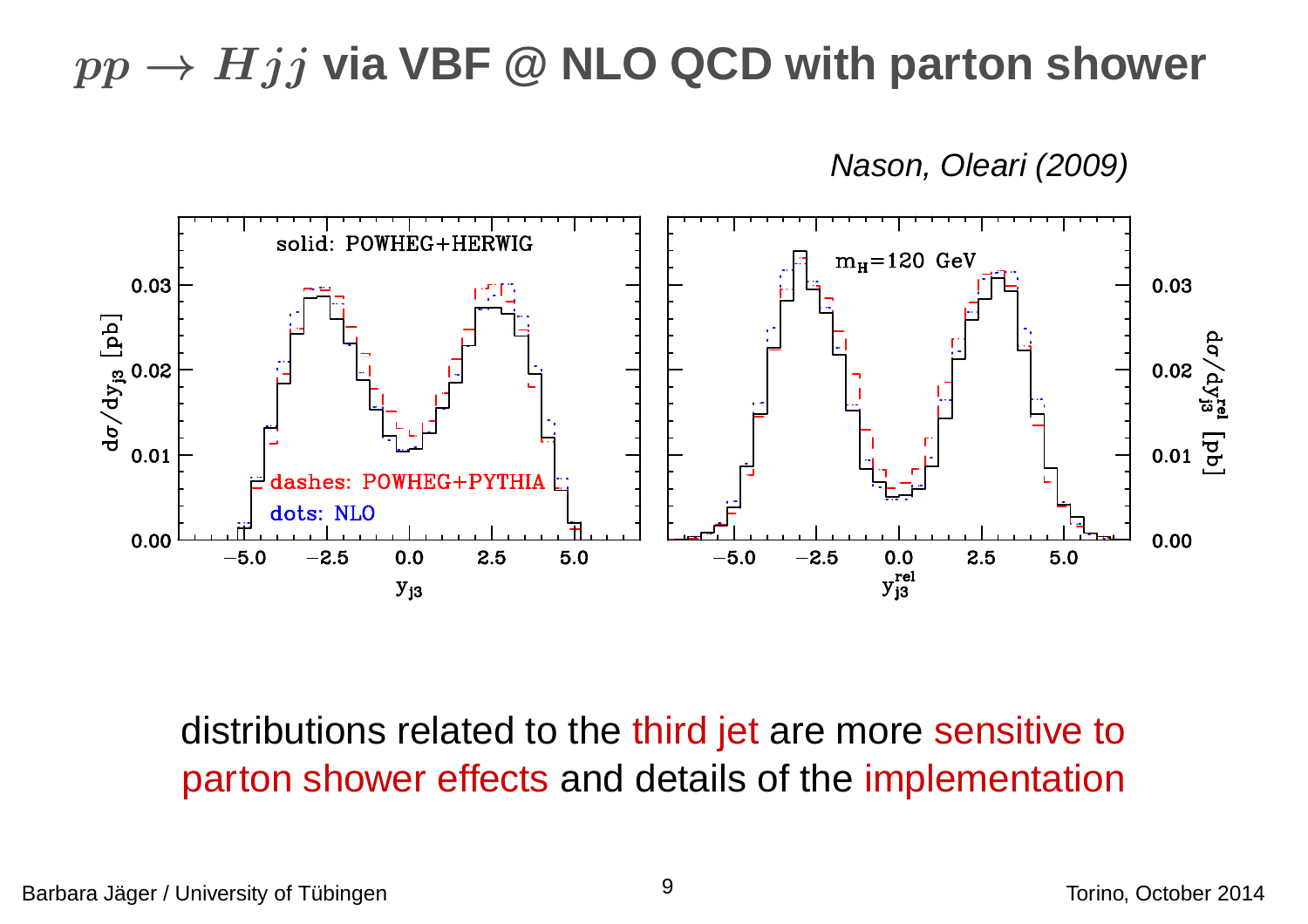$\textbf{vector boson scattering: } VV \rightarrow VV$ 



vector-boson scattering processesare extremely sensitive tonew interactions in thegauge boson sector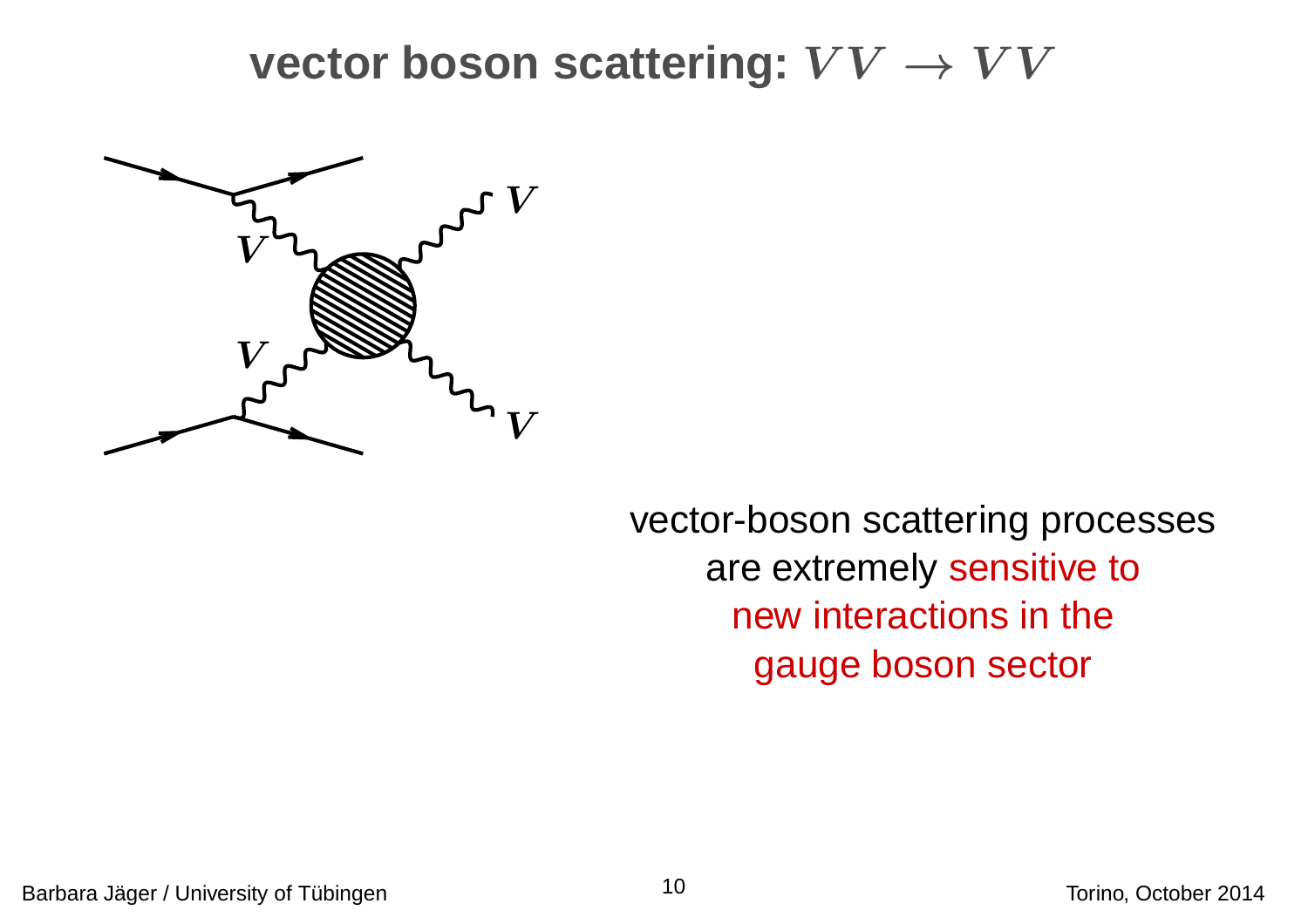### **vector boson scattering & unitarity**



growth violates unitarity  $\rightarrow$  need:



 $M_H\lesssim1$  TeV or new physics at TeV scale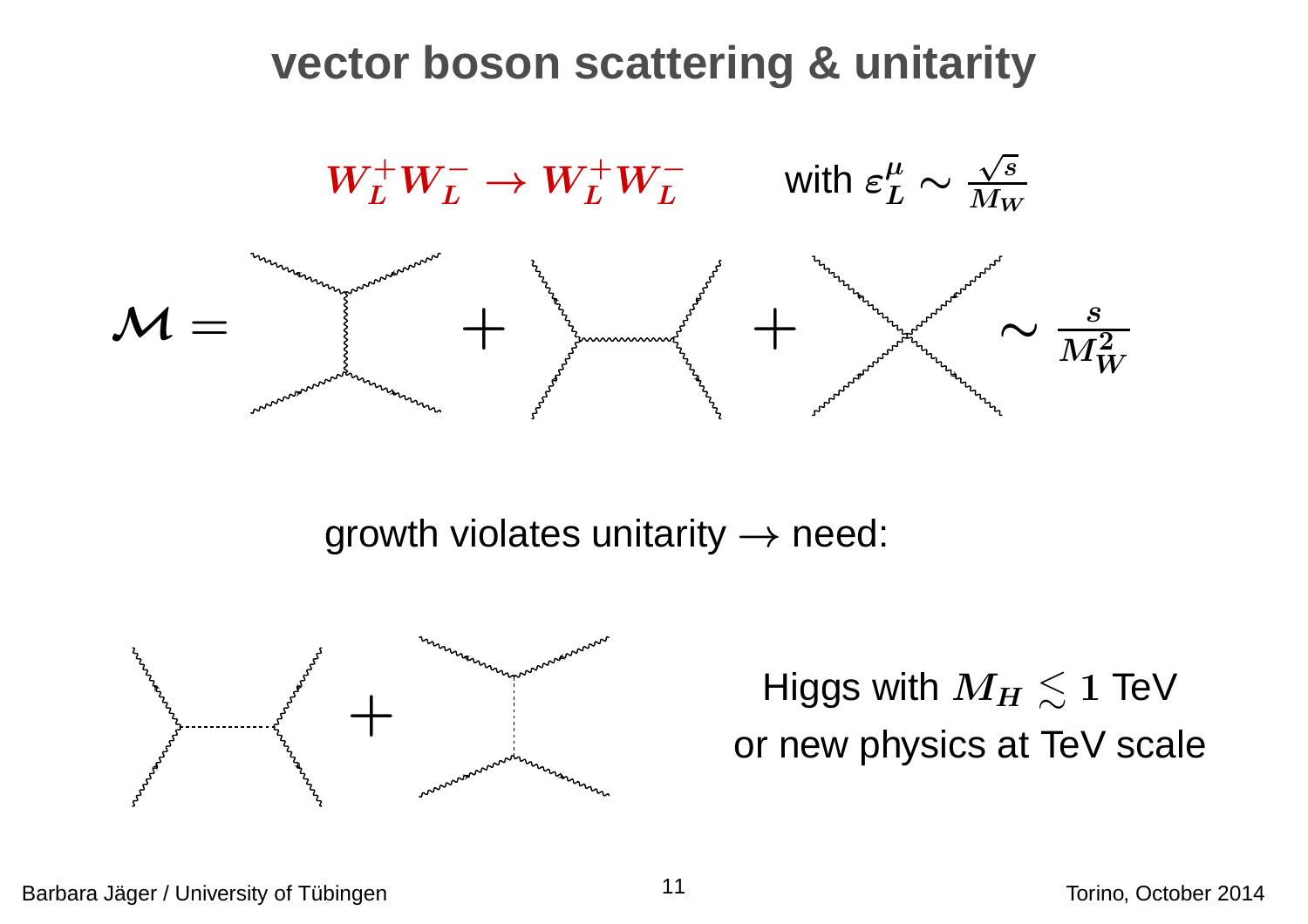## **implications of unitarity in VBS**

historic speculations:

✦ heavy Higgs boson? challenging: in TeV range  $\Gamma_H\sim M_H$ 

✦ no Higgs boson?

- · $\cdot$  strong interactions of  $V_L$  modes?
- ·resonances in TeV range?
- ·spectacular signals ?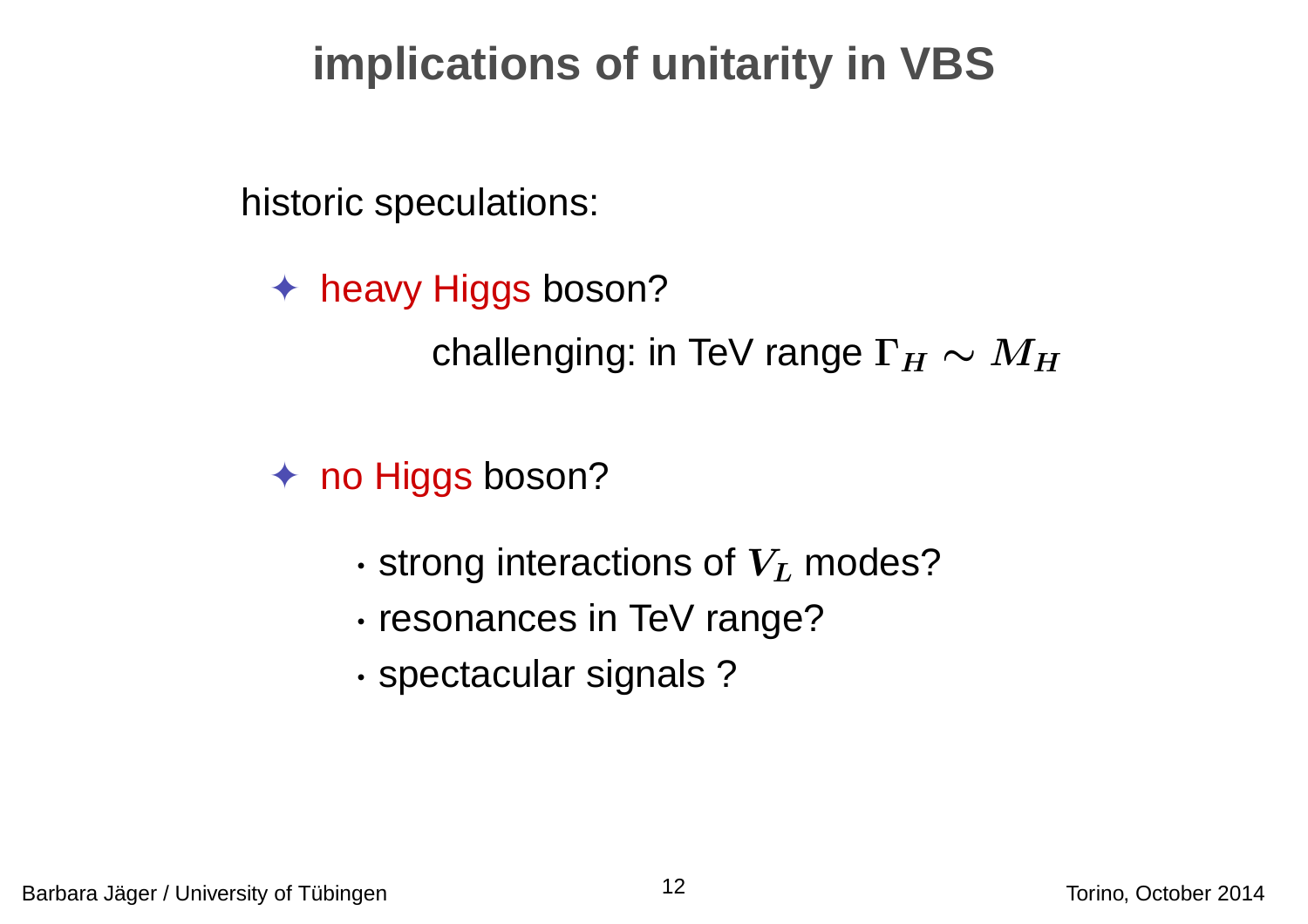## **implications of unitarity in VBS**

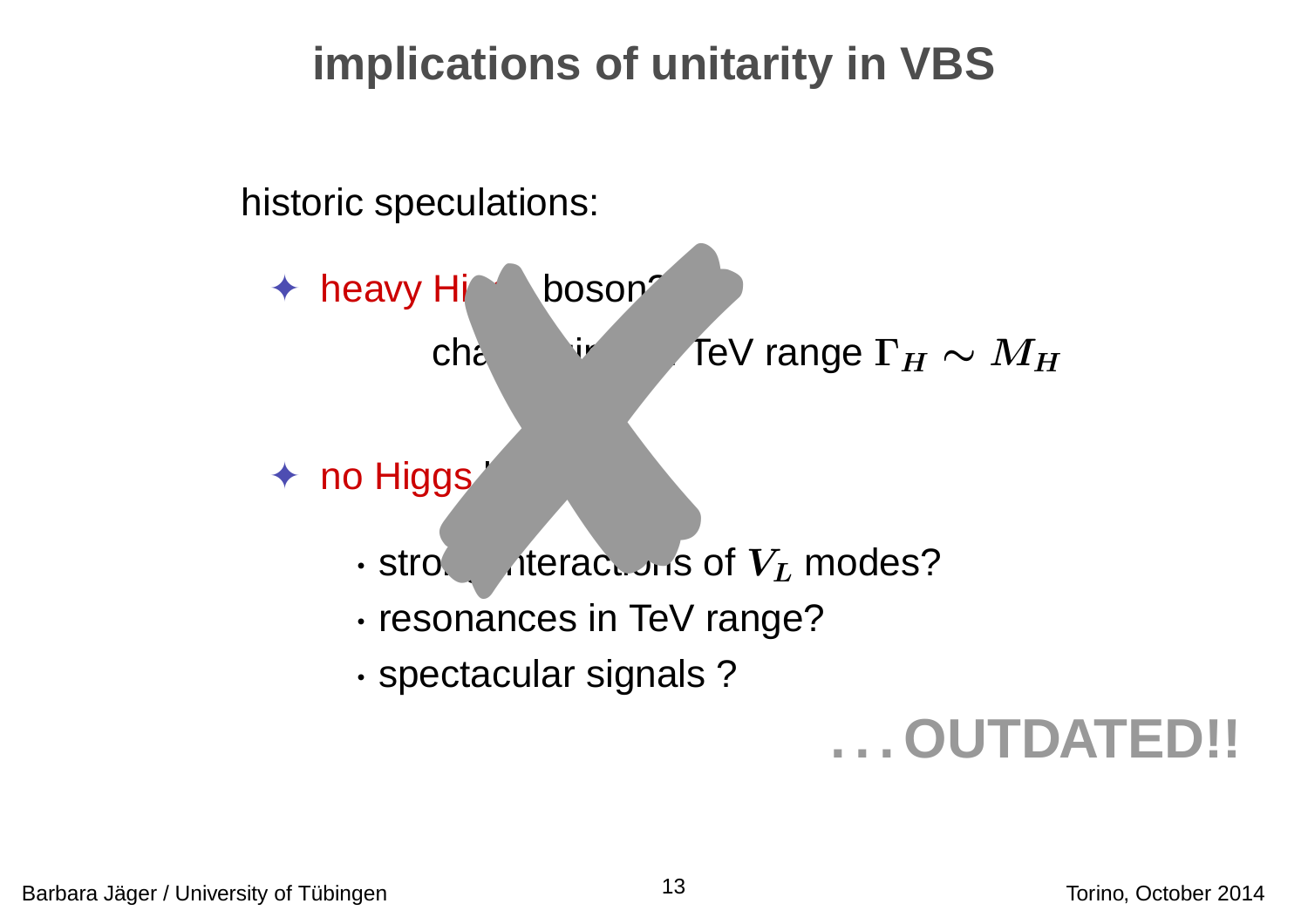### **approaches to VBS today**

experimental fact:  $M_H = 125~{\rm GeV} \ll 1$  TeV

☞ BSM effects expected to be small

✦ specific models with one or more Higgs boson(s)

✦model-independent effective analysis

based on particle content of the SM:

$$
\mathcal{L}_{\text{eff}} = \sum \frac{c_i^{(d)}}{\Lambda^{d-4}} \mathcal{O}_i^{(d)} = \mathcal{L}_{\text{SM}} + \sum \frac{c_i^{(6)}}{\Lambda^2} \mathcal{O}_i^{(6)} + ~ \dots
$$

higher-dim operators may give rise toanomalous triple and quartic gauge couplings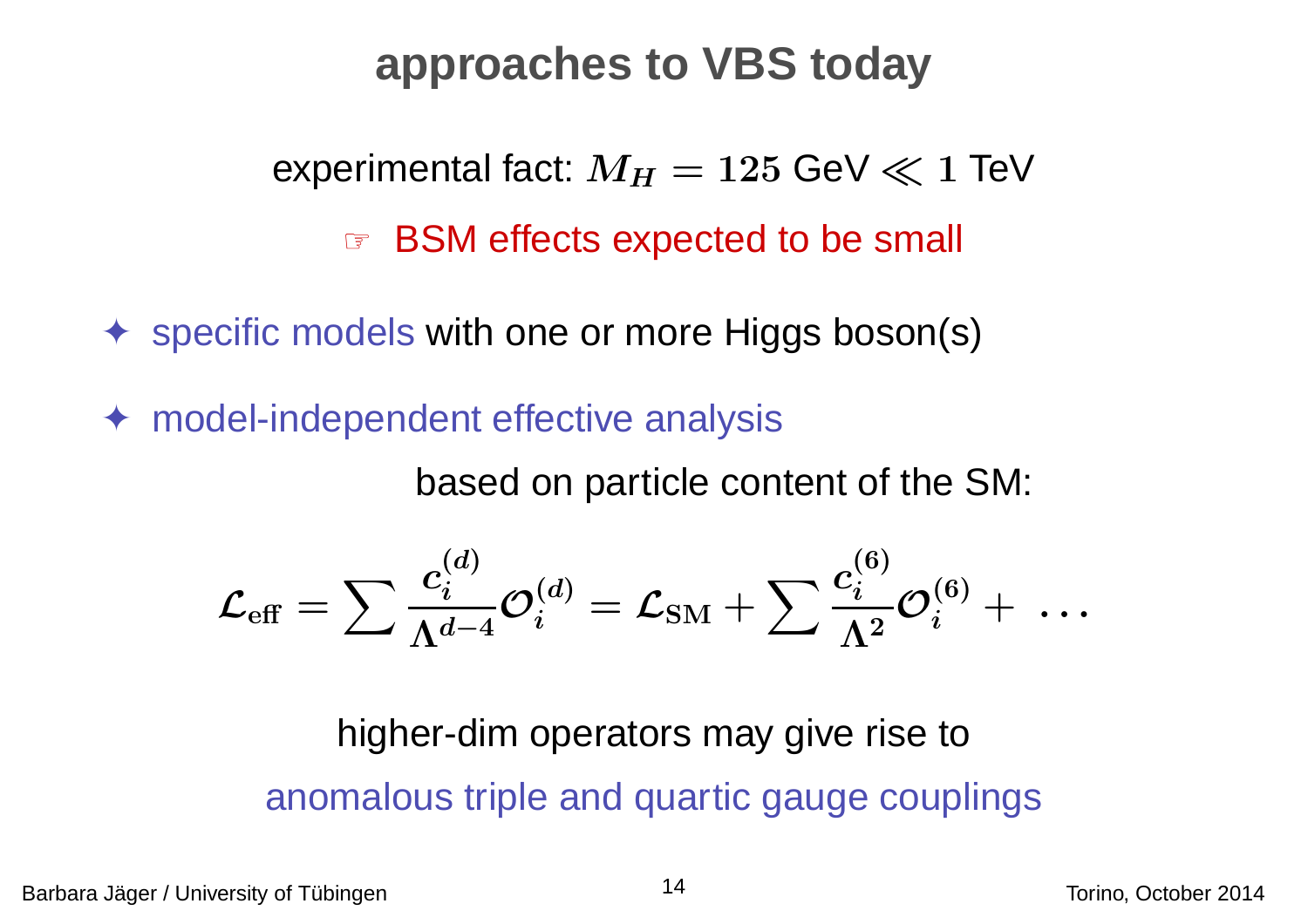### **approaches to VBS today**

experimental fact:  $M_H = 125~{\rm GeV} \ll 1$  TeV

☞ BSM effects expected to be small

✦ specific models with one or more Higgs boson(s)

✦model-independent effective analysis

based on particle content of the SM:

$$
\mathcal{L}_{\text{eff}} = \sum \frac{c_i^{(d)}}{\Lambda^{d-4}} \mathcal{O}_i^{(d)} = \mathcal{L}_{\text{SM}} + \sum \frac{c_i^{(6)}}{\Lambda^2} \mathcal{O}_i^{(6)} + ~ \dots
$$

precision in theory and experiment needed to identify small deviations from SM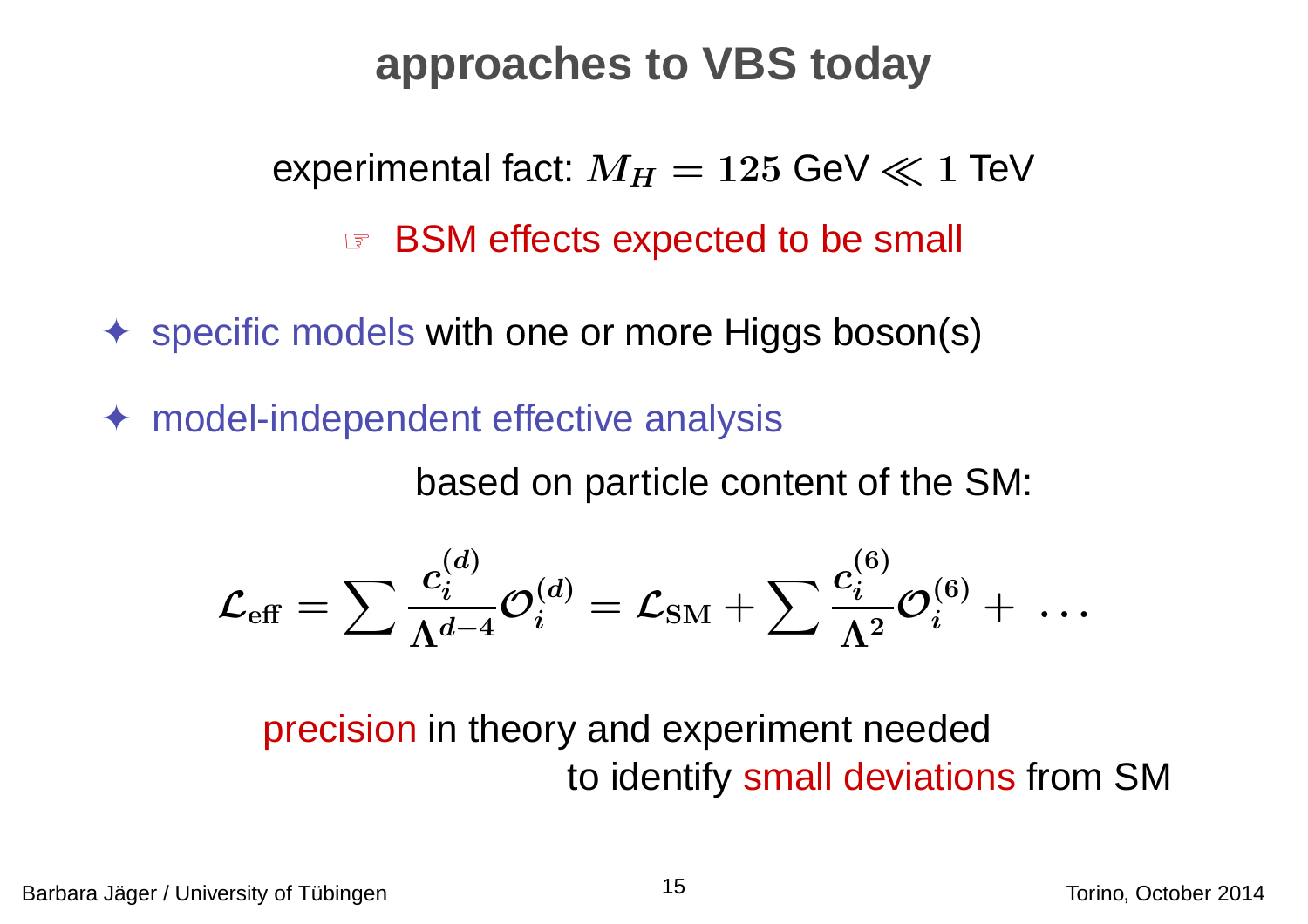### **vector boson scattering in hadronic collisions**



 $\sigma_{\rm pp} \sim f_{V_1/p_1} \otimes f_{V_2/p_2} \otimes \hat{\sigma}_{V_1 V_2 \rightarrow V_3 V_4}$ 

poor man's approach: consider heavy gauge bosons aseffective constituents of the proton

"effective  $\boldsymbol{V}$  boson approximation"

Barbara Jager / University of T¨ubingen ¨ Torino, October <sup>2014</sup> <sup>16</sup>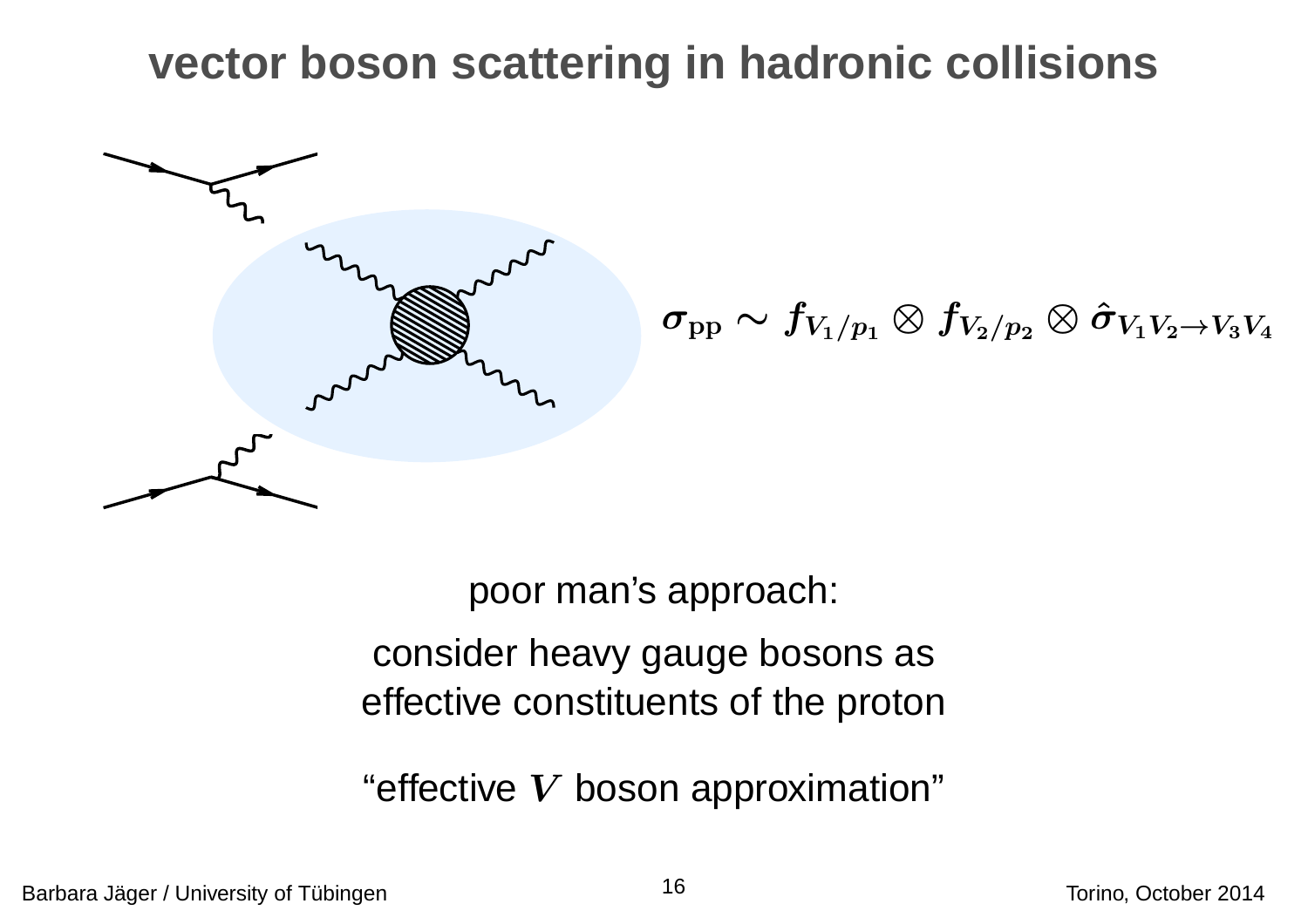# $pp \rightarrow V V j j$ : the full picture



note: effective  $\boldsymbol{V}$  boson approximation expected to work only in high-energy domain, but

still uncertainties of several 10% at 3 TeV !

[ Accomando, Denner, Pozzorini (2006) ]

in realistic calculation need to consider:

**← non-resonant contributions** ✦ off-shell effects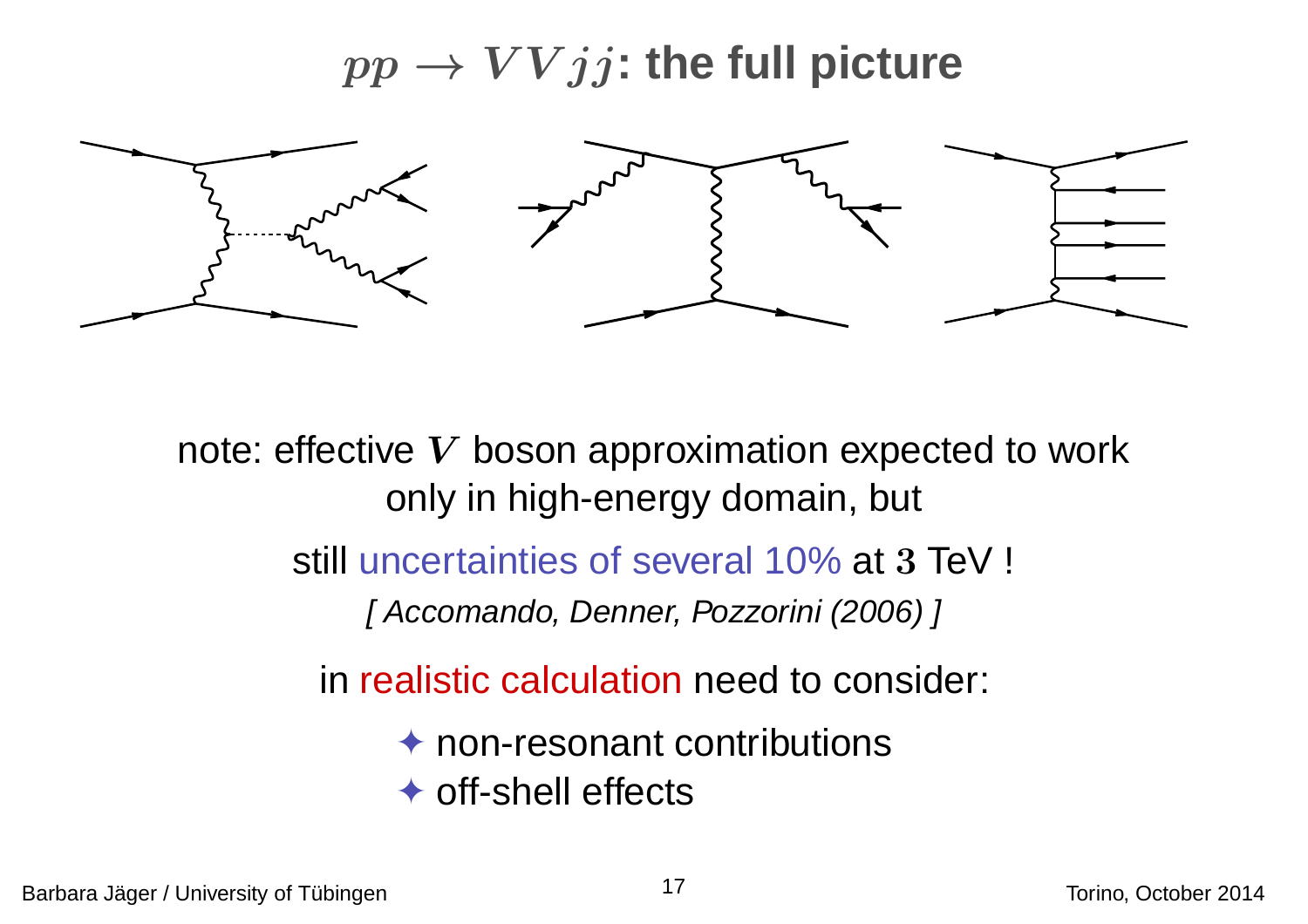# $\textbf{first step: full } 2 \rightarrow 6 \textbf{ amplitudes}$

PHASE: LO event generator for six fermion physics at the LHCAccomando, Ballestrero, Maina (2004)

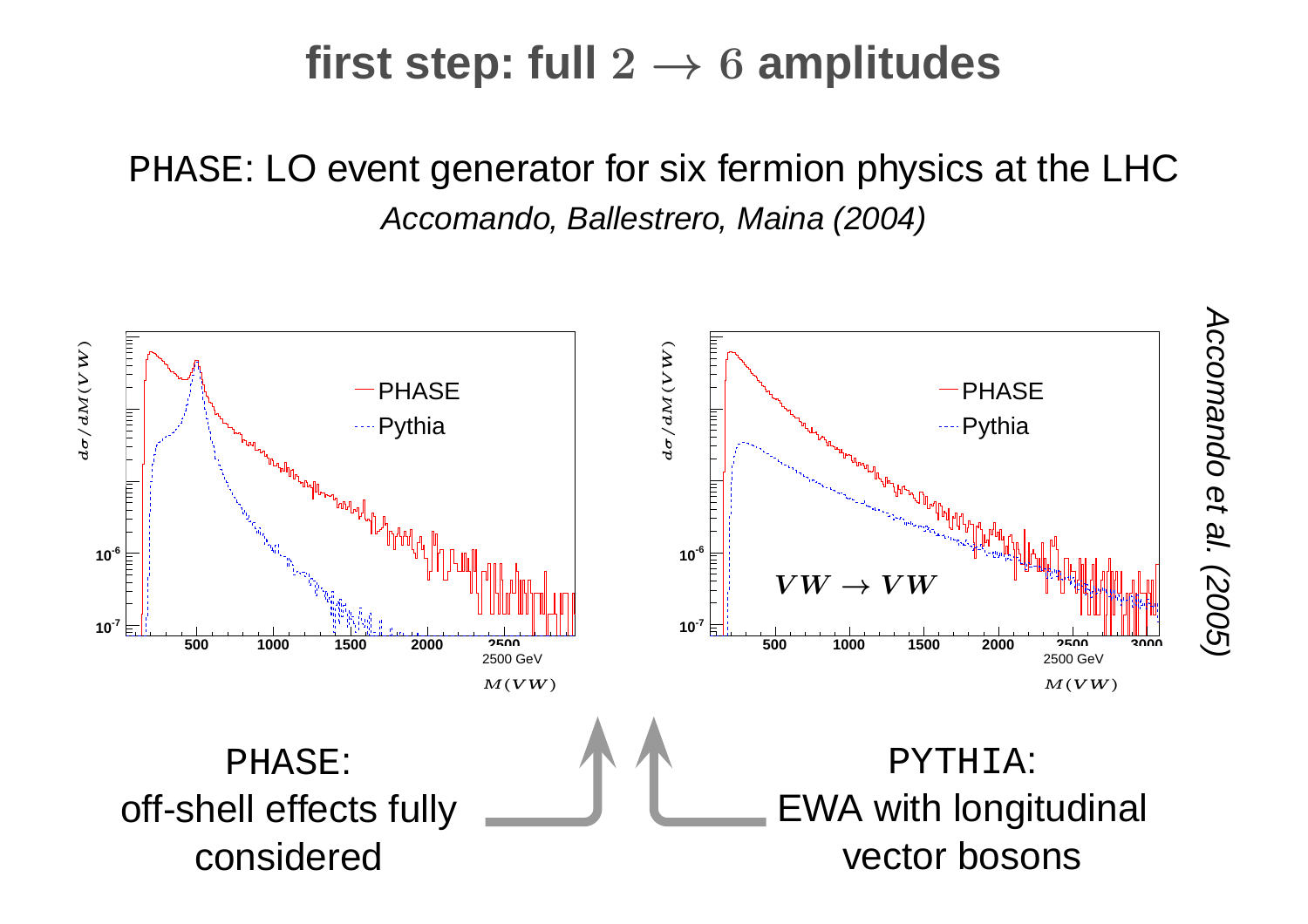# **EW** <sup>V</sup> <sup>V</sup> jj **production at NLO-QCD**

NLO-QCD calculation for VBF production of  $pp \to$  $\rightarrow W^+W^-jj$ ,  $ZZjj$ ,  $W^\pm Zjj$  , and  $W^\pm W^\pm jj$ 

(including off-shell effects and leptonic decay correlations)

available in VBFNLO Monte Carlo program

G. Bozzi, C. Oleari, D. Zeppenfeld, B. J. (2006-2009)A. Denner, L. Hosekova, S. Kallweit (2012)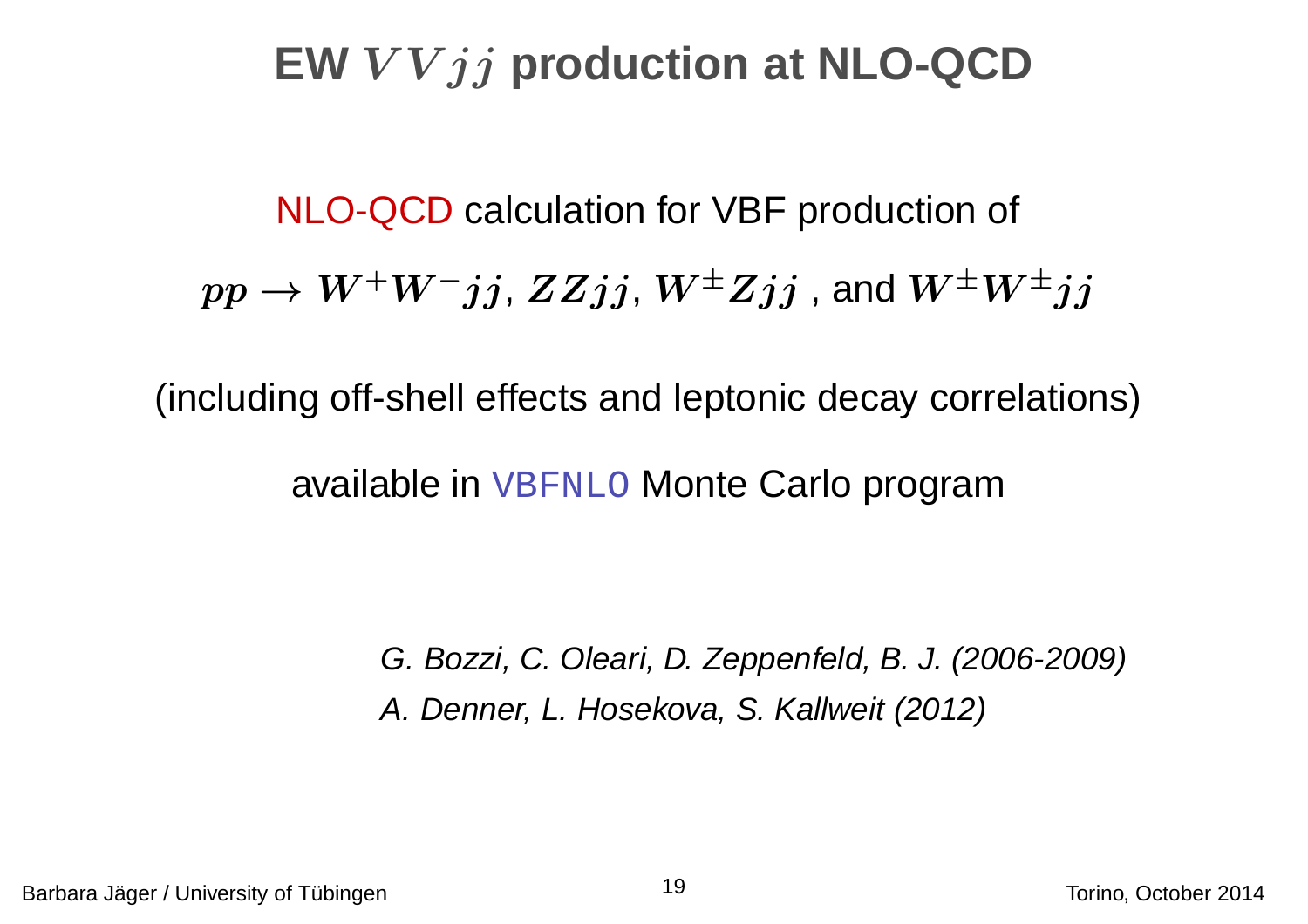# **EW** <sup>W</sup>+W−jj **production: theoretical uncertainty**

estimate theoretical uncertainty by studying dependence of cross section on unphysical scale parameter  $\mu = \xi M_W$ 



LO: no control on scaleNLO QCD: scale dependence strongly reduced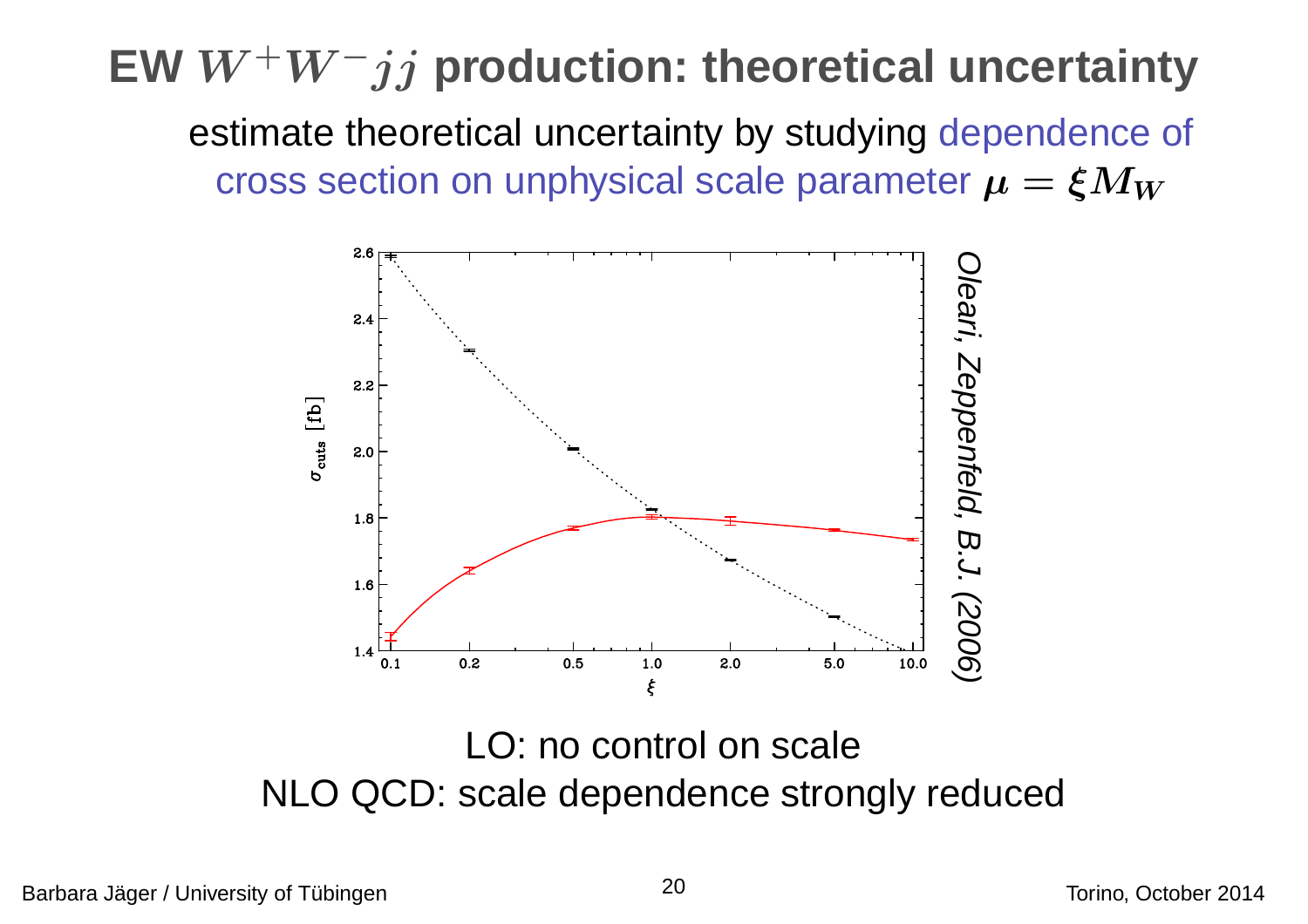# $pp \rightarrow V V jj$  via VBF: electroweak corrections

very tough – no calculations available to date

related case of  $e^+e^-\rightarrow \nu_e\bar{\nu}_eW^+W^-$ :

dominant EW corrections can be as <mark>larg</mark>e as 50% in TeV range

[Accomando, Denner, Pozzorini (2006) ]



Barbara Jager / University of T¨ubingen ¨ Torino, October <sup>2014</sup> <sup>21</sup>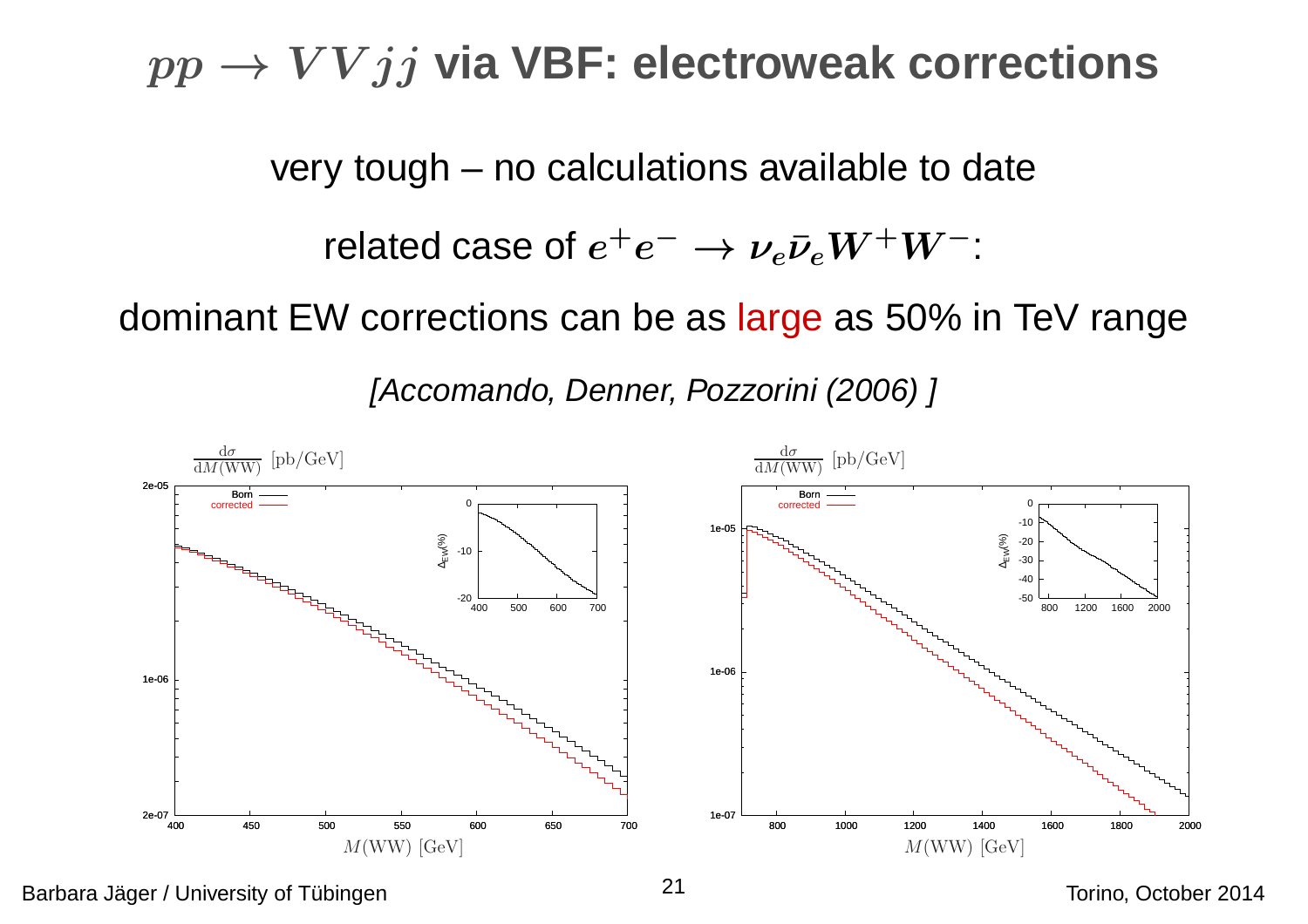## **the various contributions to the VVjj final state**

#### EW channels:







 $|{\cal M}_{\rm EW}|^2$  $\text{-}\propto\alpha$ 6

#### QCD channels:



interference between QCD and EW channels:

possible, but suppressed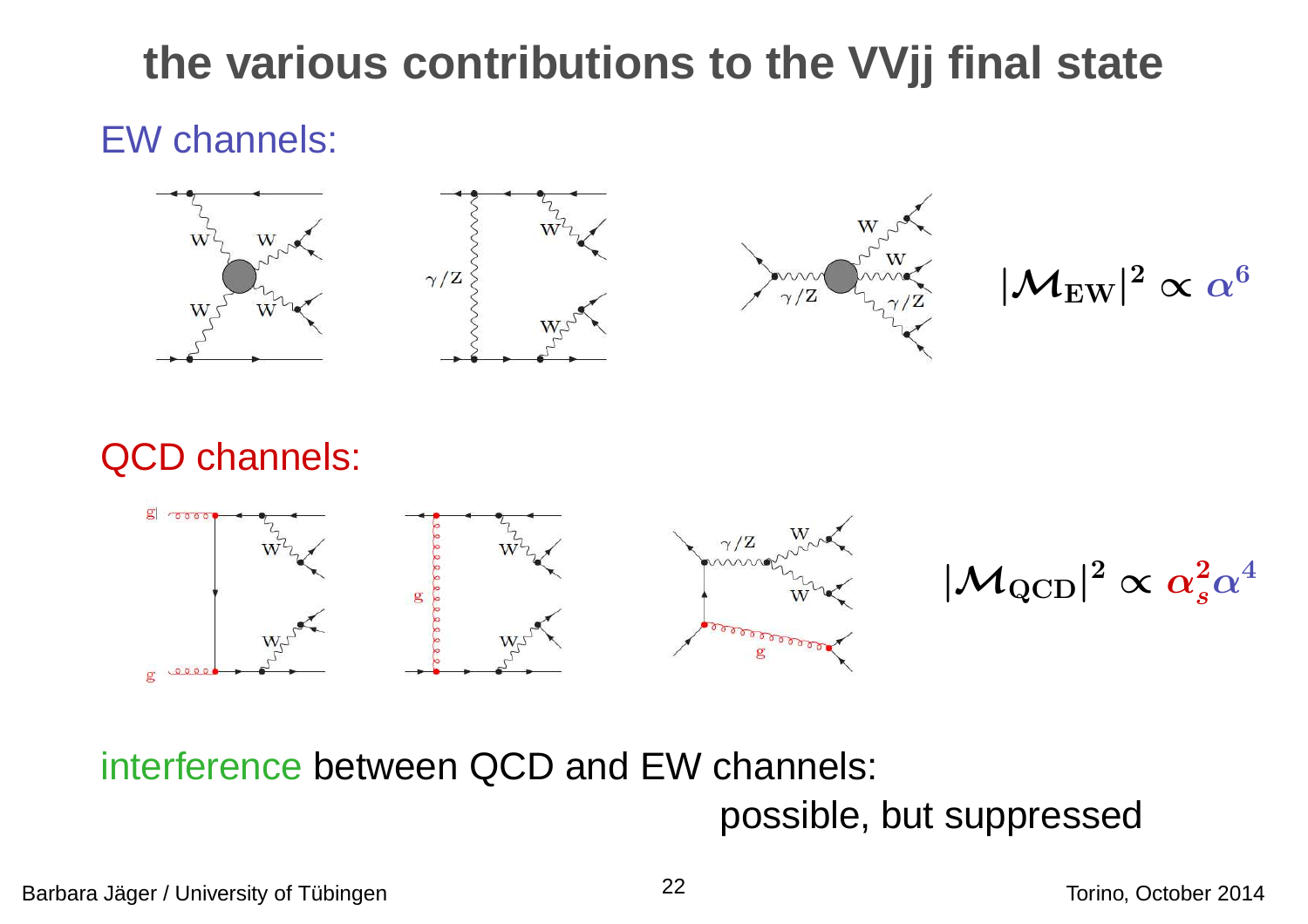# **QCD-induced** <sup>V</sup> <sup>V</sup> jj **production**



QCD-induced  $VVjj$  production constitutes irreducible background toEW  $\boldsymbol{VV} \boldsymbol{j} \boldsymbol{j}$  production

NLO-QCD predictions available for

 $\boldsymbol{W^+ W^+ jj}~(\boldsymbol{\star})$ ,  $\boldsymbol{W^+ W^- jj}~(\boldsymbol{\divideontimes}),$  $W Zjj$  ( $\diamond$ ), $ZZjj$  ( $\diamond$ ):

- ★, ❋ Melia et al. (2010, 2011)
	- ❋ Greiner et al. (2012)
	- ✦Campanario et al. (2013,2014)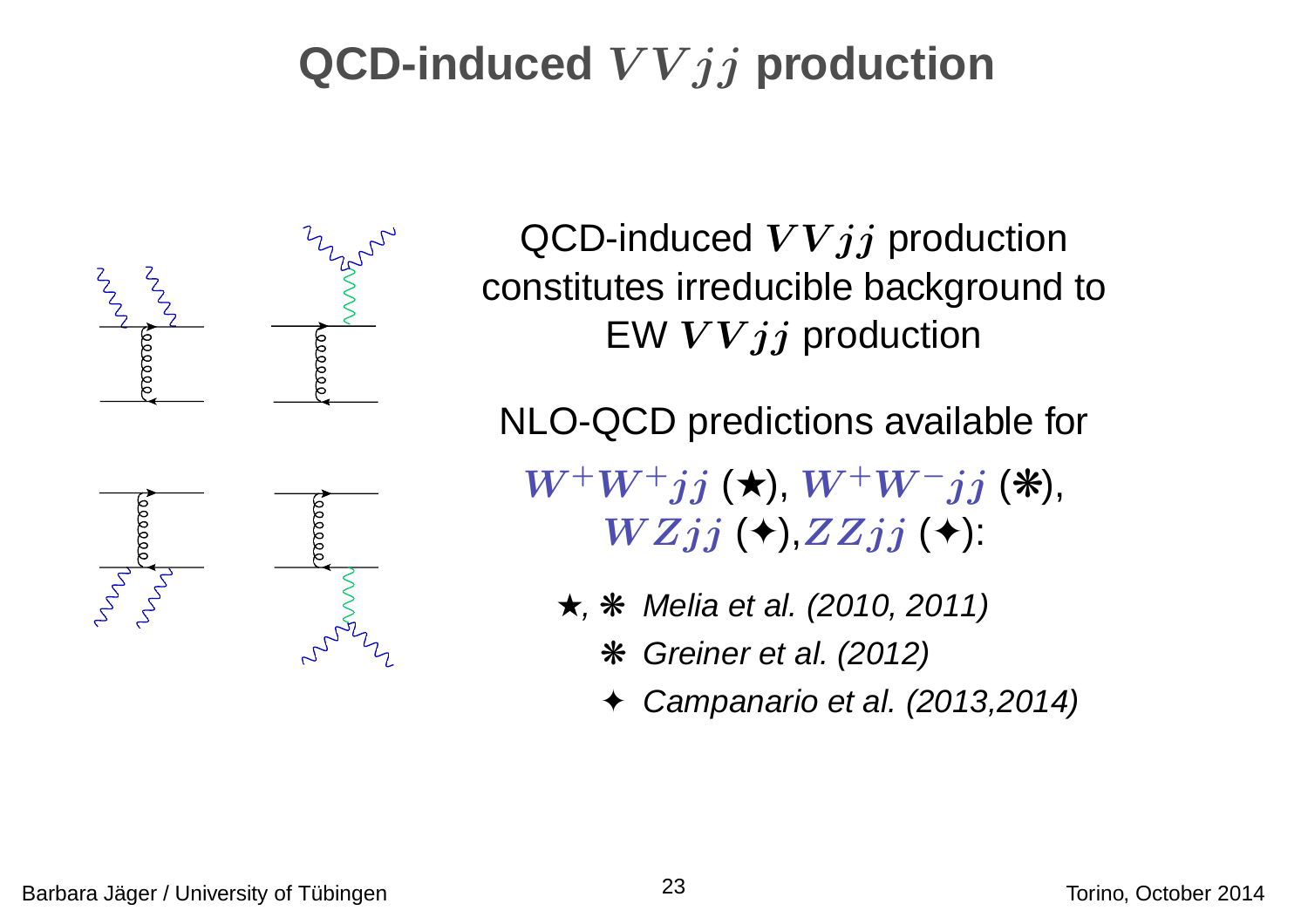# **QCD-induced** <sup>W</sup>+W−jj **production at NLO**



Melia, Melnikov, Rontsch, Zanderighi (2011)

#### NLO-QCD corrections significantly reducescale uncertainty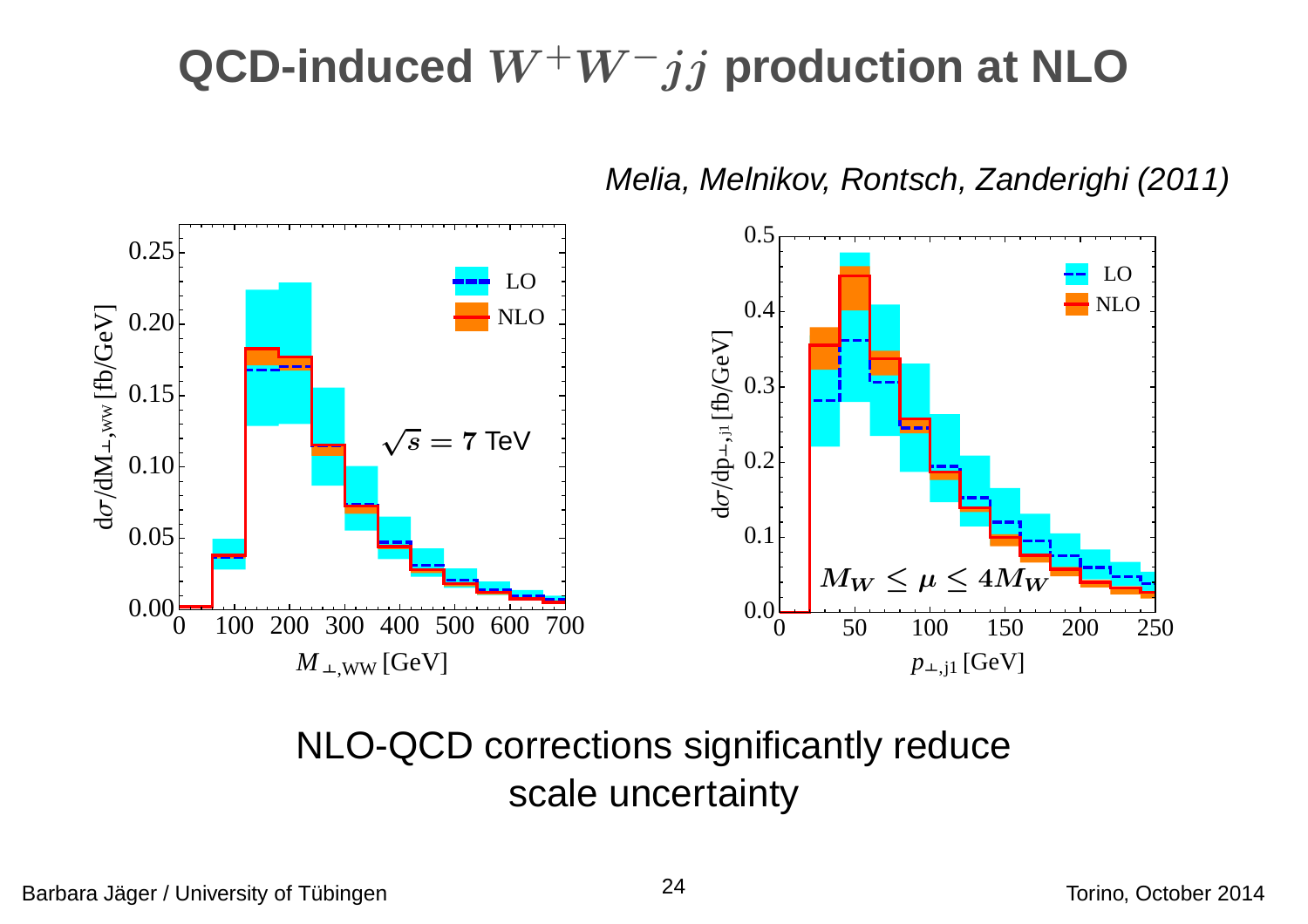# <sup>V</sup> <sup>V</sup> jj **matched with parton showers & NLO-QCD**

so far only implementation of EW- andQCD-induced  $VVjj$  production processes available in the POWHEG-BOX:

http://powhegbox.mib.infn.it/



- $\blacklozenge$  QCD  $W^+W^+jj$  production [Melia, Nason, Rontsch, Zanderighi (2011)]
- $\blacklozenge \text{EW} \, W^+W^+jj$  production [Zanderighi, B.J. (2011)]
- ✦ EW <sup>W</sup>+W−jj production [Zanderighi, B.J. (2013)]
- $\blacklozenge$  EW  $ZZjj$  production [Karlberg, Zanderighi, B.J. (2013)]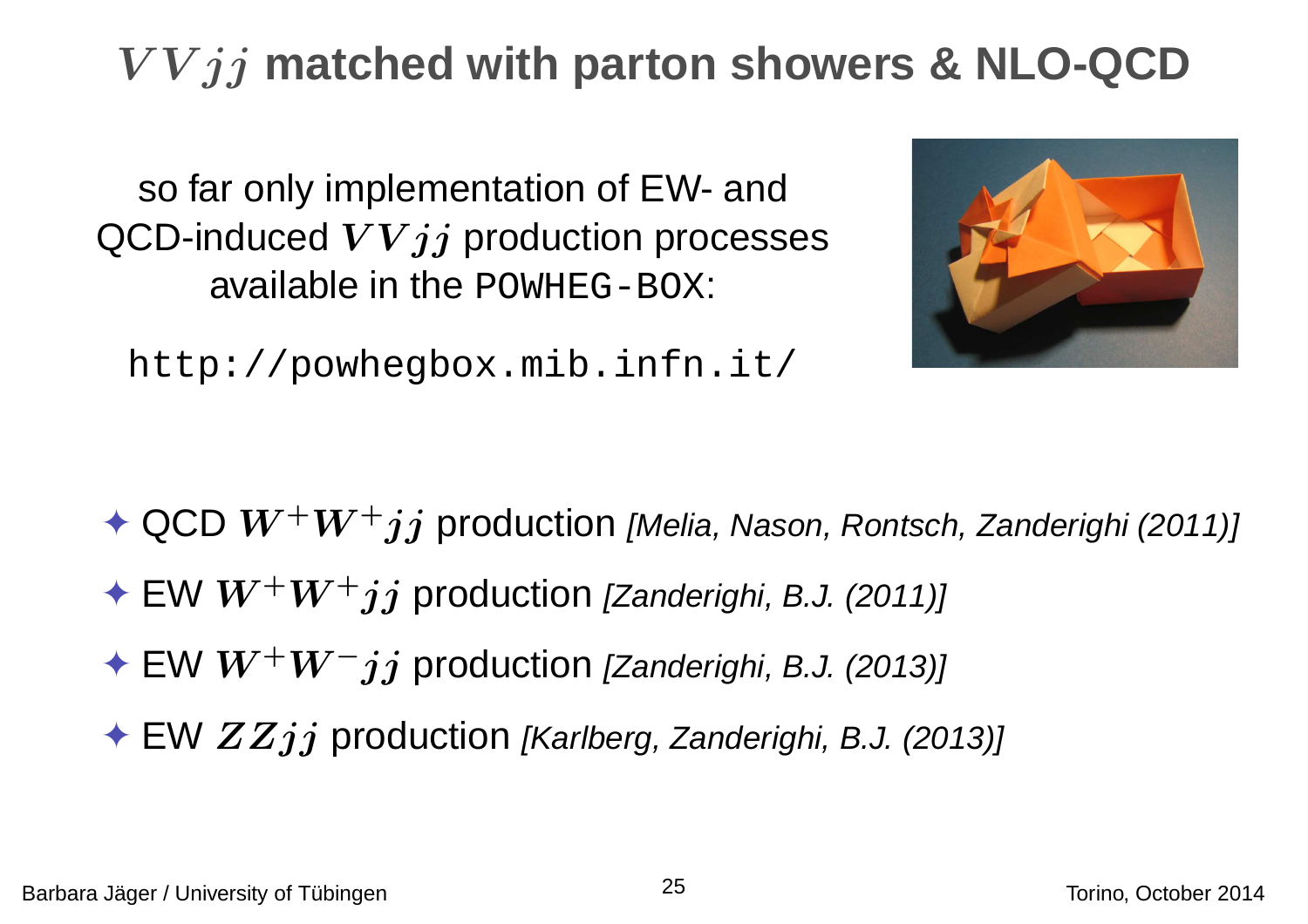# W+W−jj **via VBF: resonance and continuum**







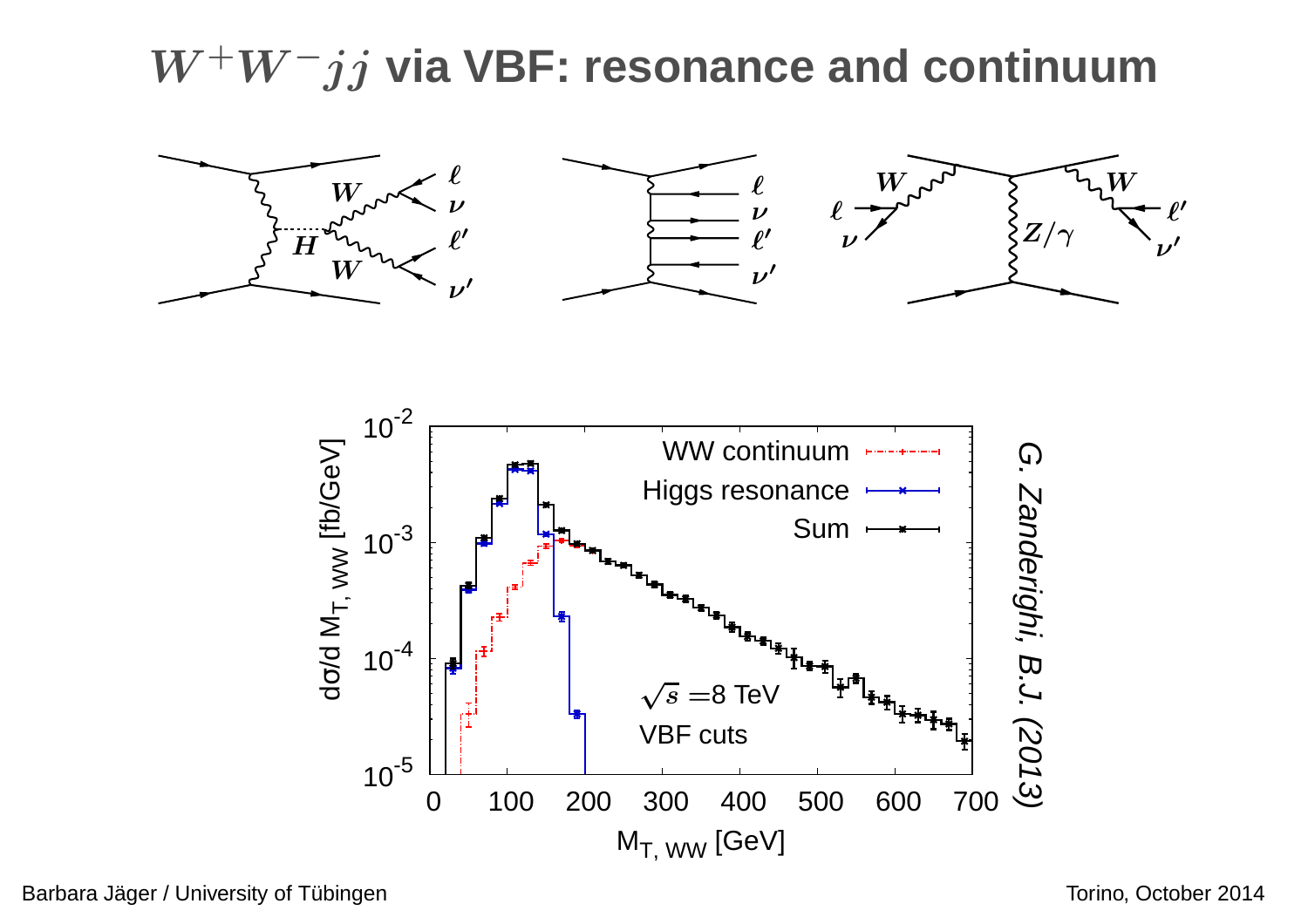$pp \rightarrow$  $\rightarrow$   $W^+W^-jj$  via VBF with leptonic decays

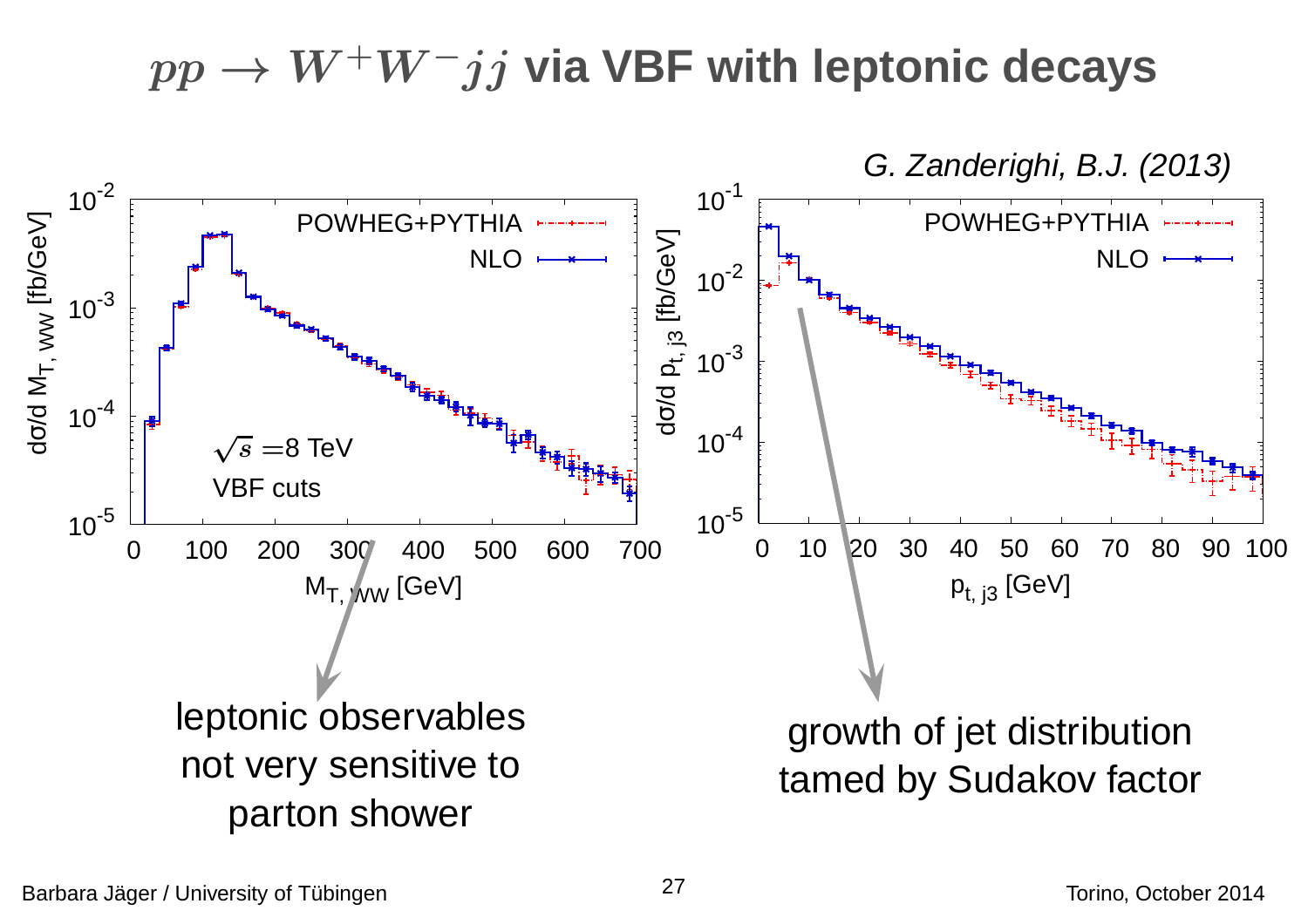#### $pp \to$ <sup>W</sup>+W−jj **via VBF with semi-leptonic decays**



"semi-leptonic" final state:

```
W^+W^-\rightarrow\ell\nu+q\bar{q}^\prime
```
different from fully leptonic modes:

- $\blacktriangleright$  branching ratio  $\text{BR}_{W\to q\bar{q}'}\approx3\times \text{BR}_{W\to\ell\nu}\to$  larger x-sec
- $\blacktriangleright$  only one neutrino  $\rightarrow$  on-shell:  $M_{WW}$  reconstruction possible
- ✘ sophisticated analysis techniques needed to isolate signal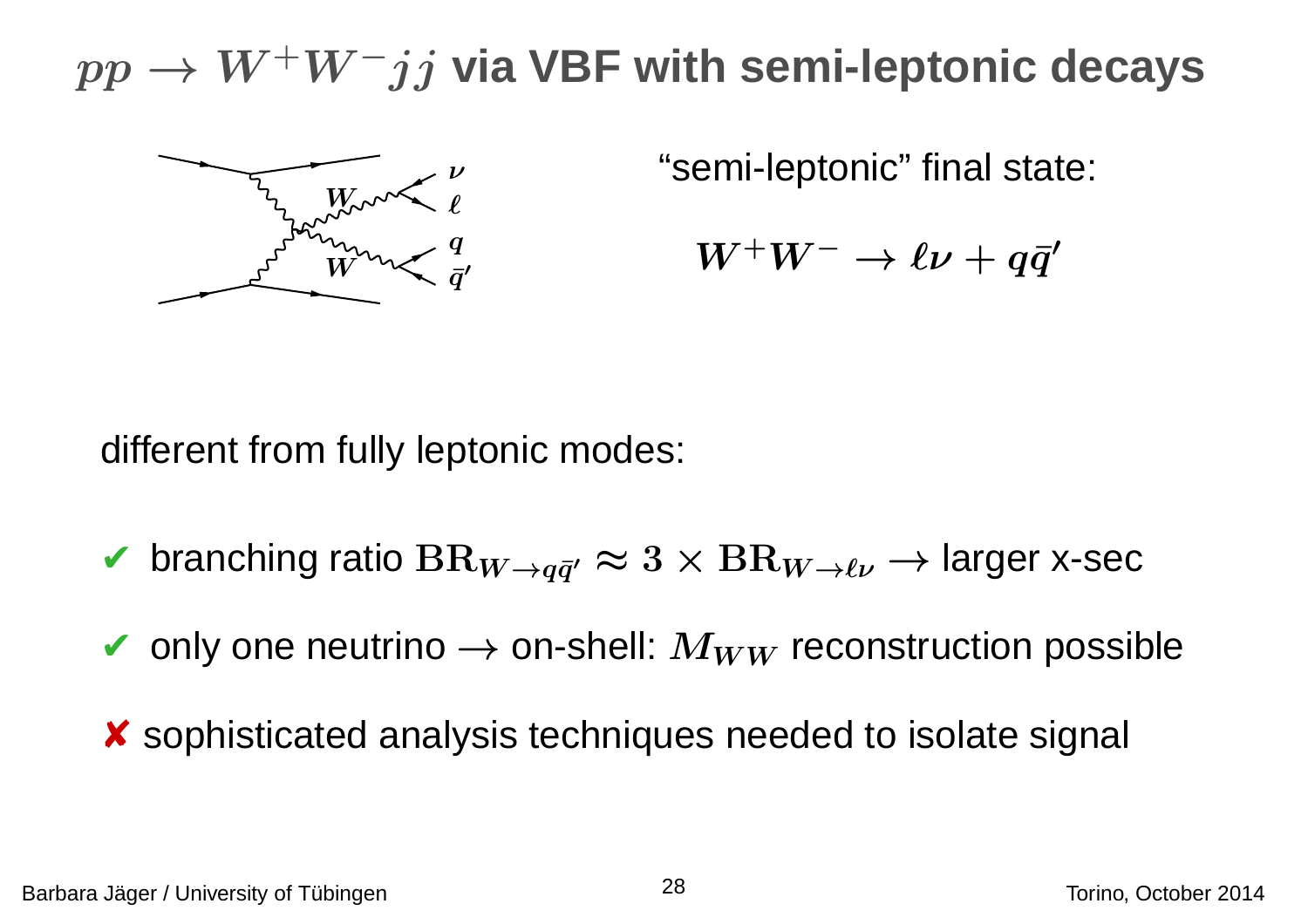### **boosted jet techniques**

Normal analyses: two quarks from  $X \rightarrow q\bar{q}$  reconstructed as two jets



High- $p_t$  regime: EW object X is boosted, decay is collimated,  $q\bar{q}$  both in same jet



♦ pioneering work on  $WW$  scattering at the LHC<br>**Butterworth Cox Forshaw (200** Butterworth, Cox, Forshaw (2002)

 $\;\;\blacklozenge$  break-through in  $pp \to VH$ Butterworth, Davison, Rubin, Salam (2008)

✦ today: established field in its own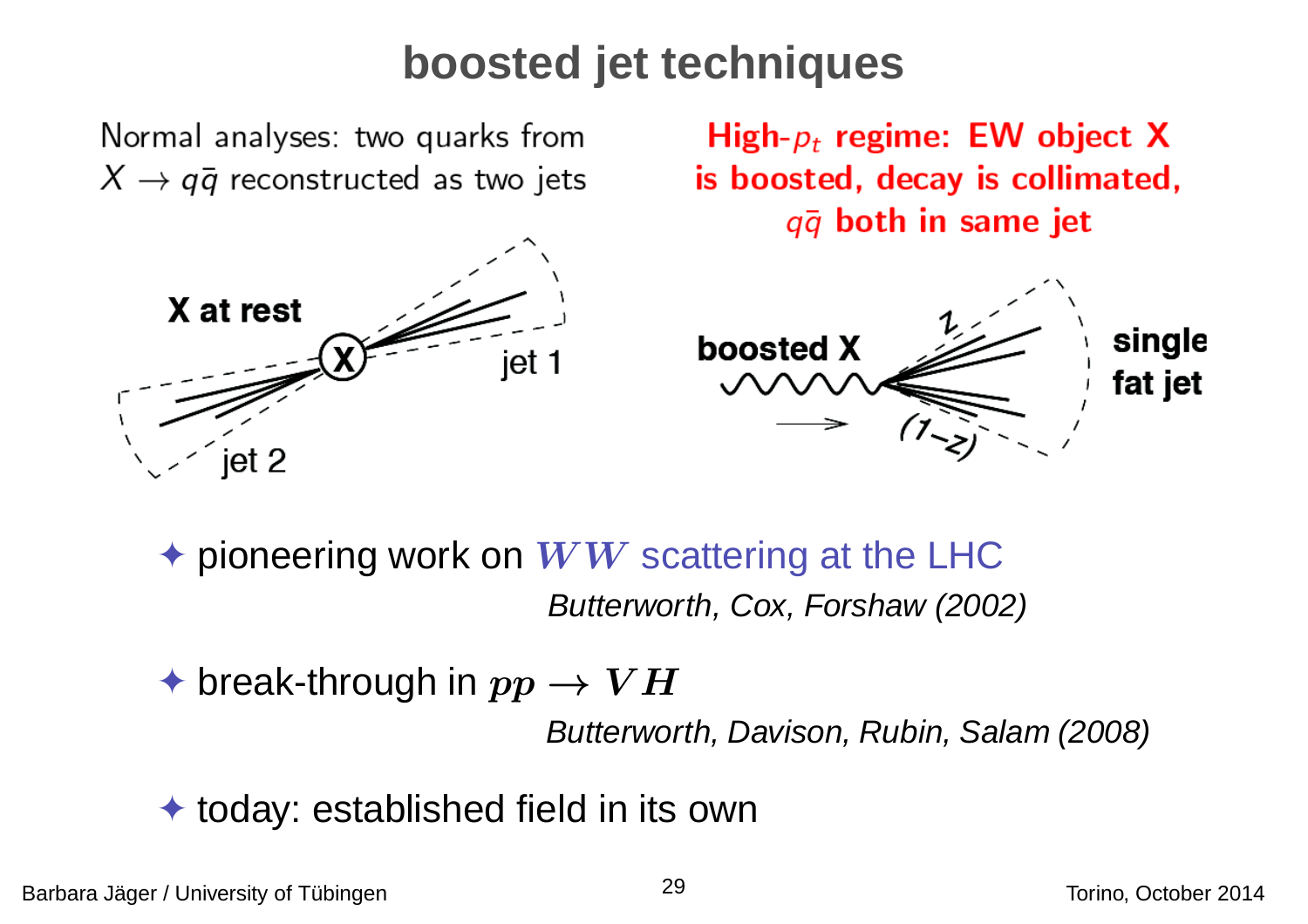#### $pp \to$ <sup>W</sup>+W−jj **via VBF with semi-leptonic decays**

 $pp \rightarrow W^+(q\bar{q}')W^-(\ell\nu) jj$ :

require <sup>a</sup> highly boosted fat jet with invariant mass close to  $M_W$ 

make use of jet properties / composition:

 $\rightarrow$  distinguish hadronically decaying<br>heavy bosons heavy bosonsfrom ordinary QCD jets

(stable against parton-shower effects)

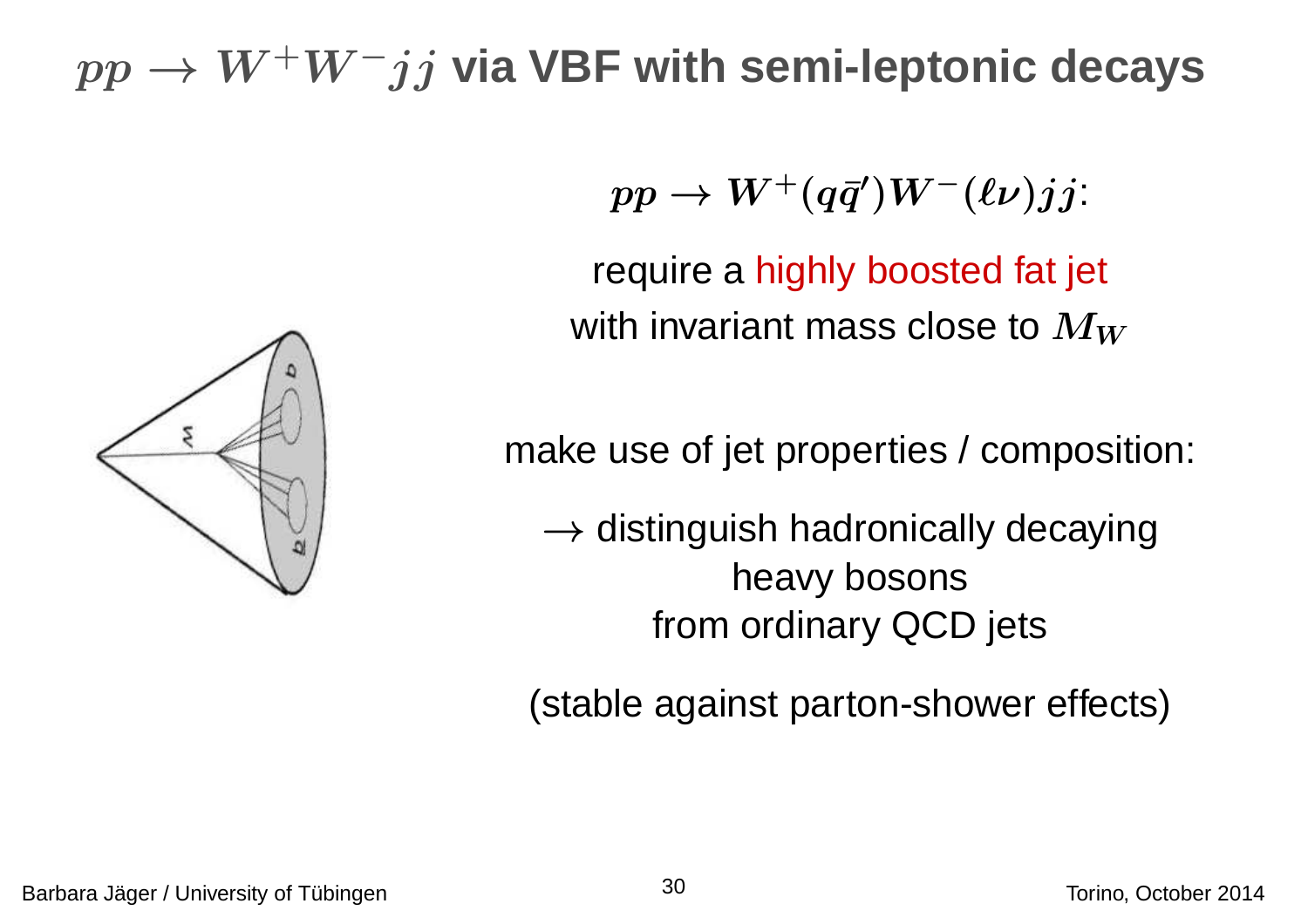#### $pp \to$ <sup>W</sup>+W−jj **via VBF with semi-leptonic decays**



 selection cuts specific for fat-jet analysis:  $p_{T,J}^{\rm boosted} > 300$  GeV ,  $M_J \in \left( M_W \pm 10 \text{ GeV} \right),$  $p_{T,\ell} > 300$  GeV

#### results stable against parton-shower effects

cuts enforce highly energetic $WW$  system

(above light Higgs resonance)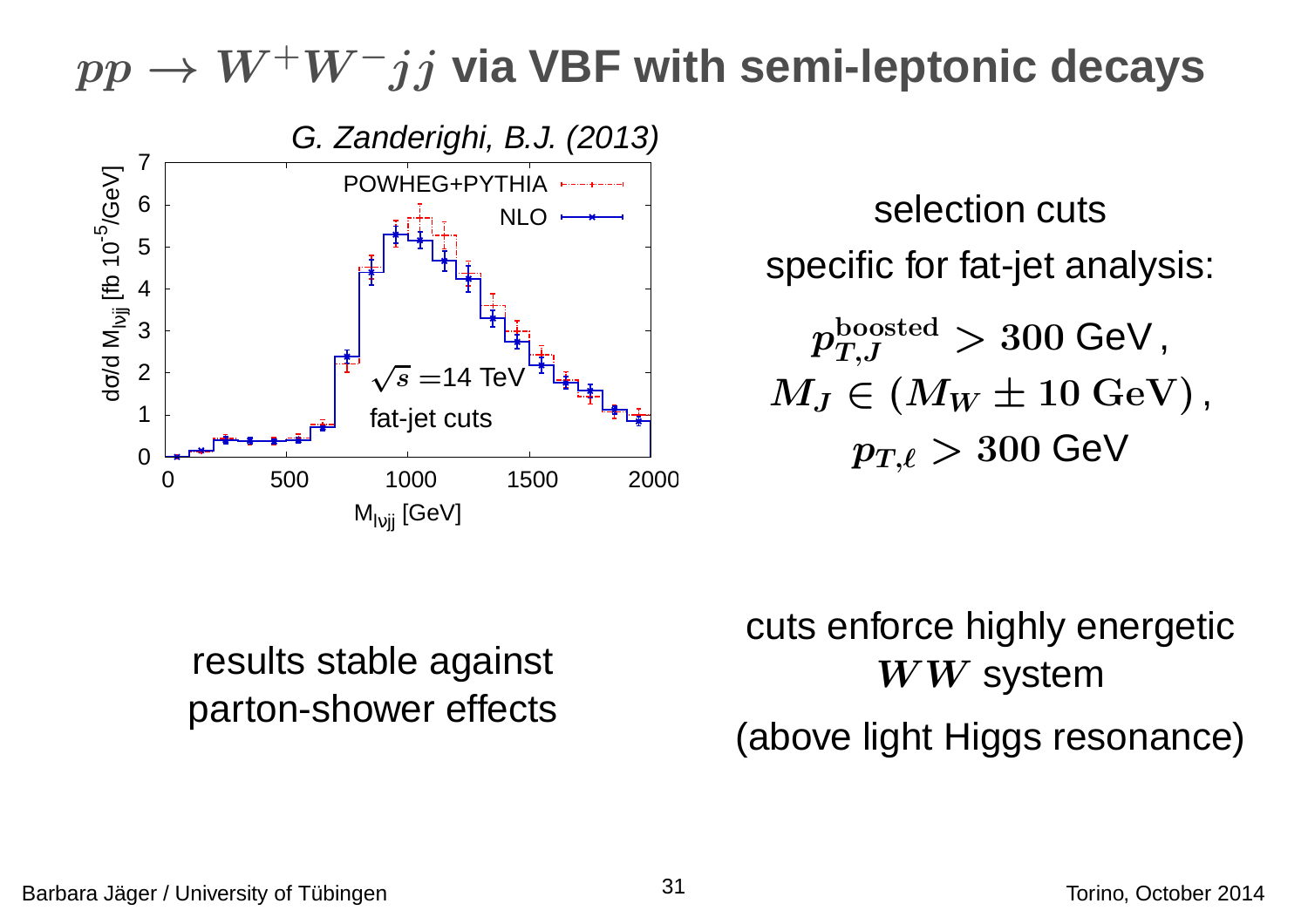### **BSM effects: effective operator approach**

parameterize deviations from Standard Model viaeffective field theory expansion(valid up to scale  $\Lambda$ ):

$$
\mathcal{L}_{\text{eff}} = \sum \frac{c_i^{(d)}}{\Lambda^{d-4}} \mathcal{O}_i^{(d)} = \mathcal{L}_{\text{SM}} + \sum \frac{c_i^{(6)}}{\Lambda^2} \mathcal{O}_i^{(6)} + \dots
$$
  
[*cf. Degrande et al.* (2012)]  
modifications of triple and  
quartic gauge couplings

note: higher dim. operator coefficients severly constrained by data from LEP, Tevatron, LHC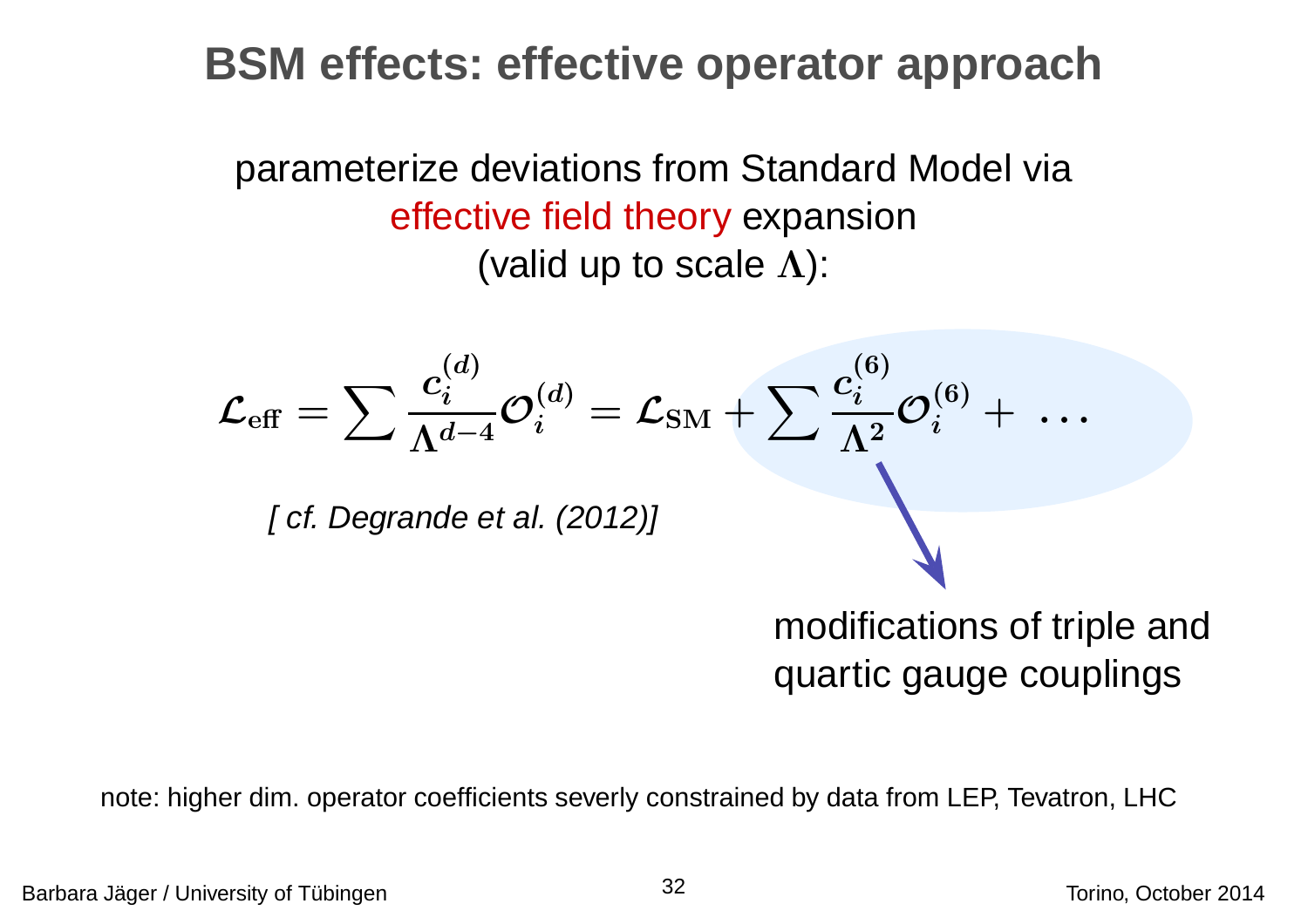# **new interactions in electroweak** ZZjj **production**



Karlberg, Zanderighi, B.J. (2013)

#### allow for non-zero dimension-sixoperator coefficients(compatible with exp. limits)

☞ tails of transverse momentumdistributions <mark>enhanced</mark>

but:very demanding at LHC14 because of small signal rates(much better limits possiblewith 33 or 100 TeV)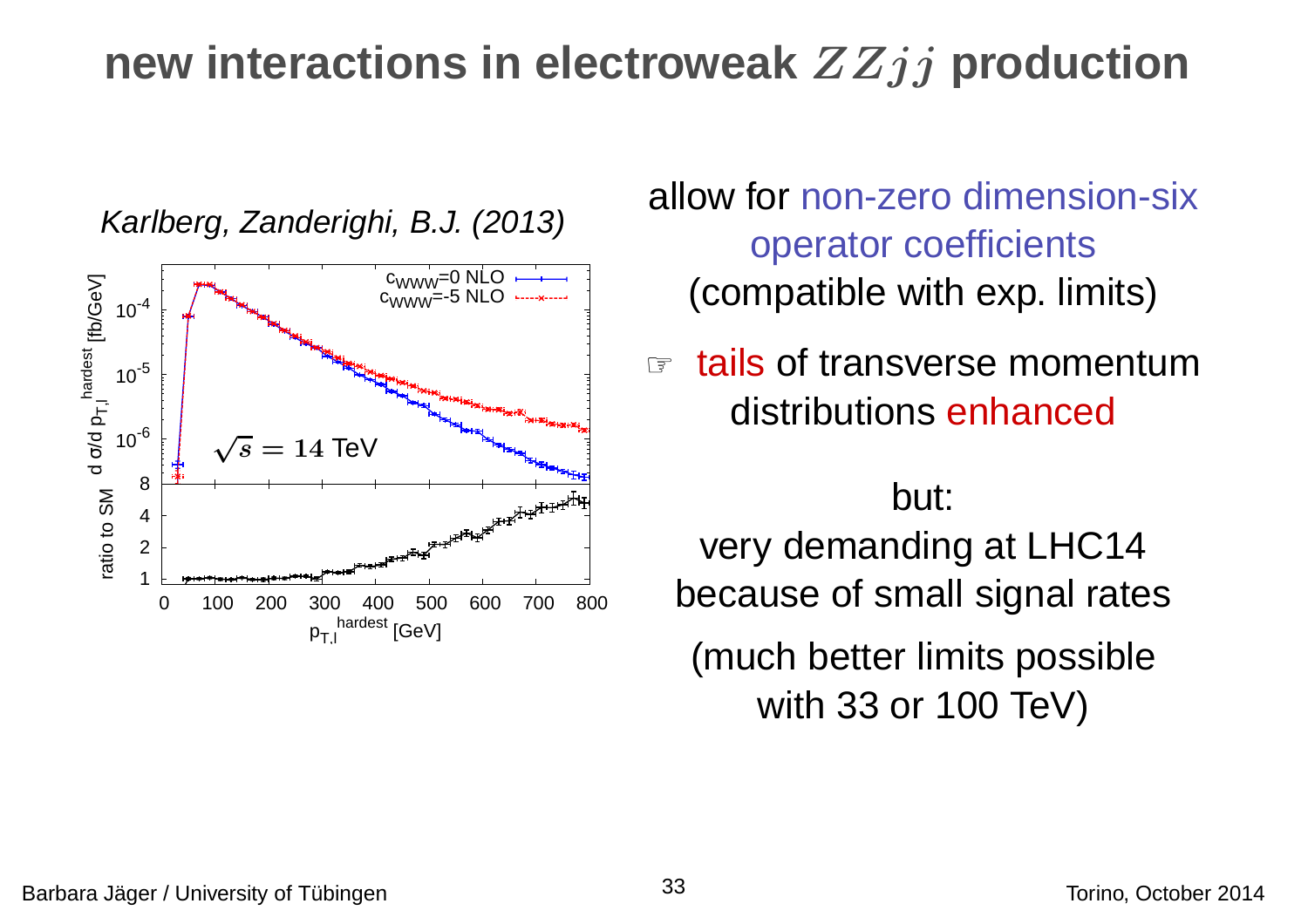# **limitations of EFT**

effective field theory valid up to scale  $\boldsymbol\Lambda$  by construction

higher-dim operators suppressed by extra powers of  $1/\Lambda$  $\rightarrow$  no problems with unitarity

> contributions from regime beyond validity:  $\rightarrow$  violations of unitarity (unphysical)

need to avoid regions where EFT breaks down by:

- · $\cdot$  kinematic cuts
- · $\cdot$  form factors (damp contributions  $> \Lambda$ )
- ·unitarization prescriptions,

e.g. K-matrix unitarization (WHIZARD)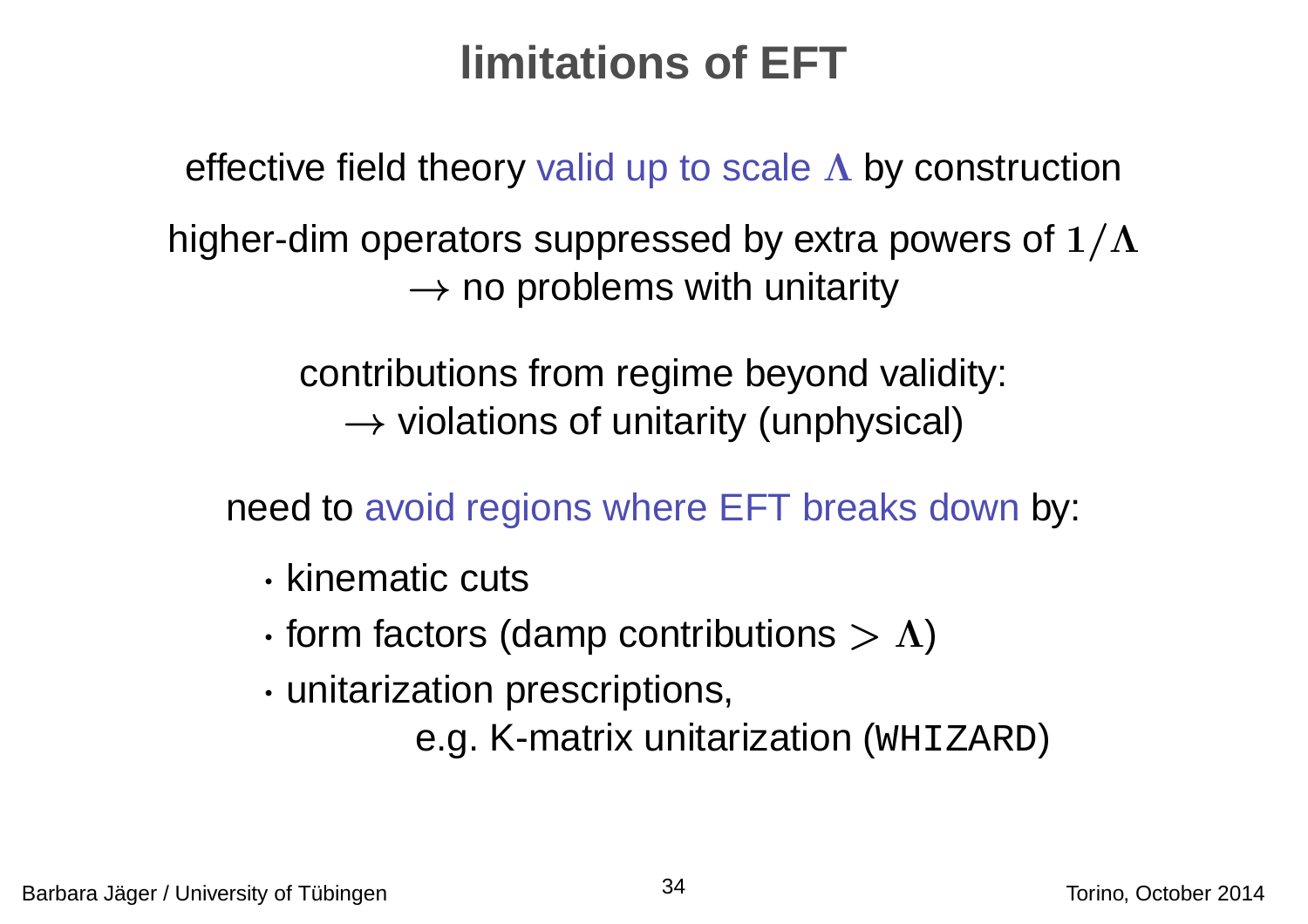#### $pp \to$  $\rightarrow$   $W^+W^+jj$  in the POWHEG-BOX

QCD-induced production Melia, Melnikov, Rontsch, Zanderighi (2010); Melia, Nason, Rontsch, Zanderighi (2011)

EW productionOleari, Zeppenfeld, B.J. (2009); Zanderighi, B.J. (2011)



NLO-QCD results for  $\sqrt{s} =$ 7 TeV with basic jet cuts only ( $p_T^{\rm tag} > 20$  GeV):

$$
\sigma_{\rm QCD}^{\rm inc} = 2.12 \text{ fb} \qquad \qquad \sigma_{\rm EW}^{\rm inc} = 1.097 \text{ fb}
$$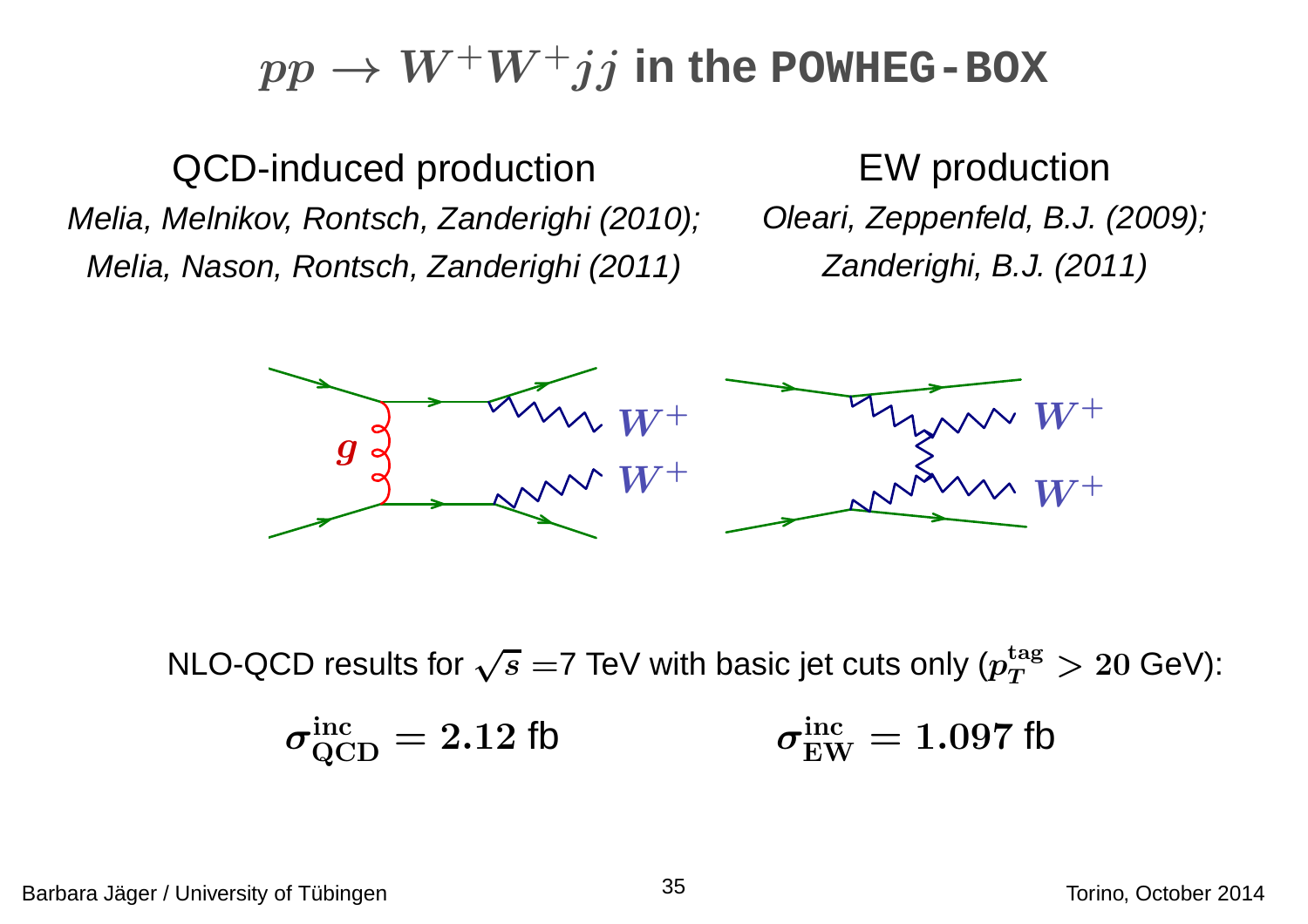#### $pp \to$  $\rightarrow$   $W^{+}W^{+}jj$ : QCD versus EW production<br>Tenderiable B.J. (20

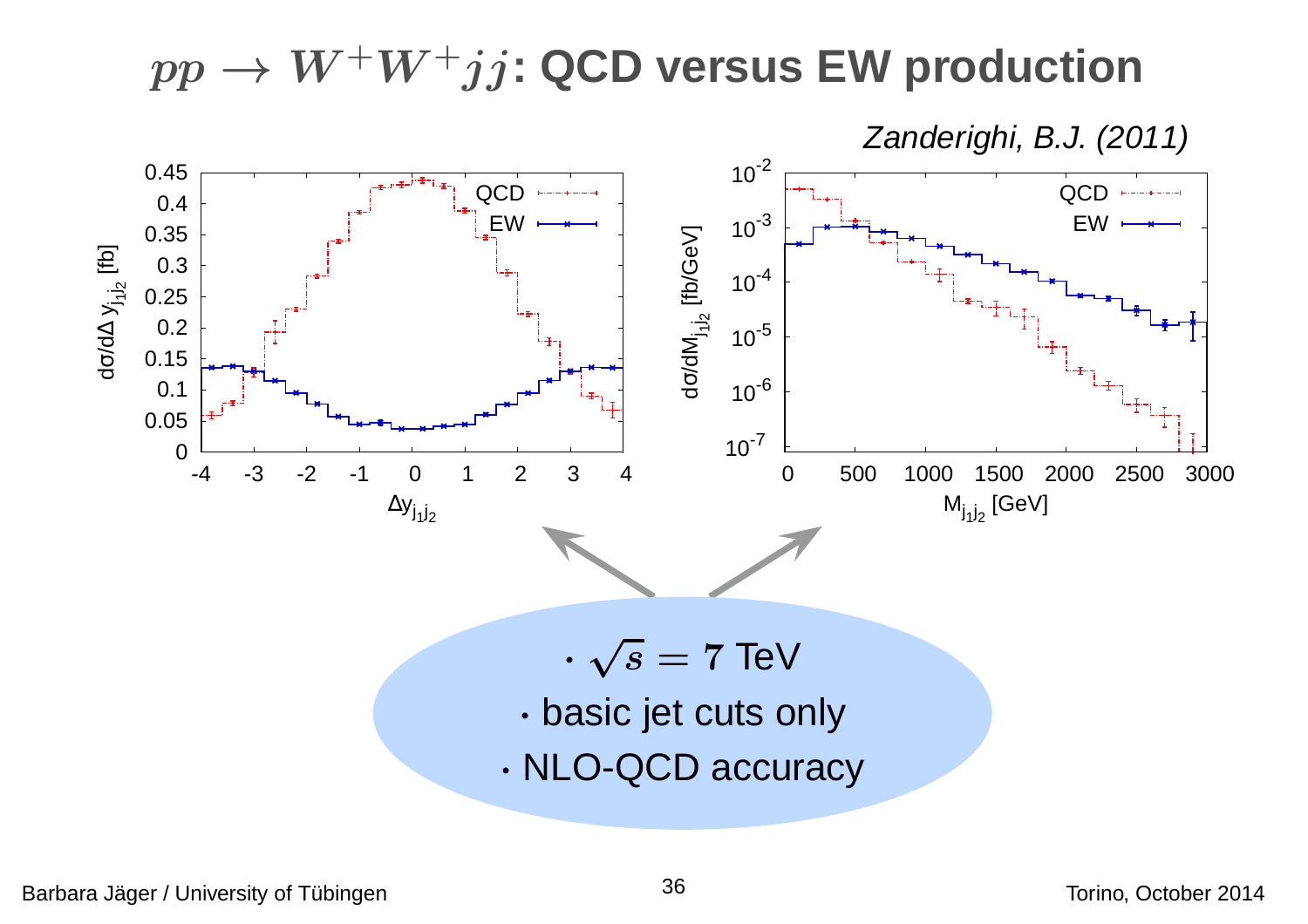#### $pp \to$  $\rightarrow$   $W^{+}W^{+}jj$ : QCD versus EW production<br>Tenderiable B. L. C.

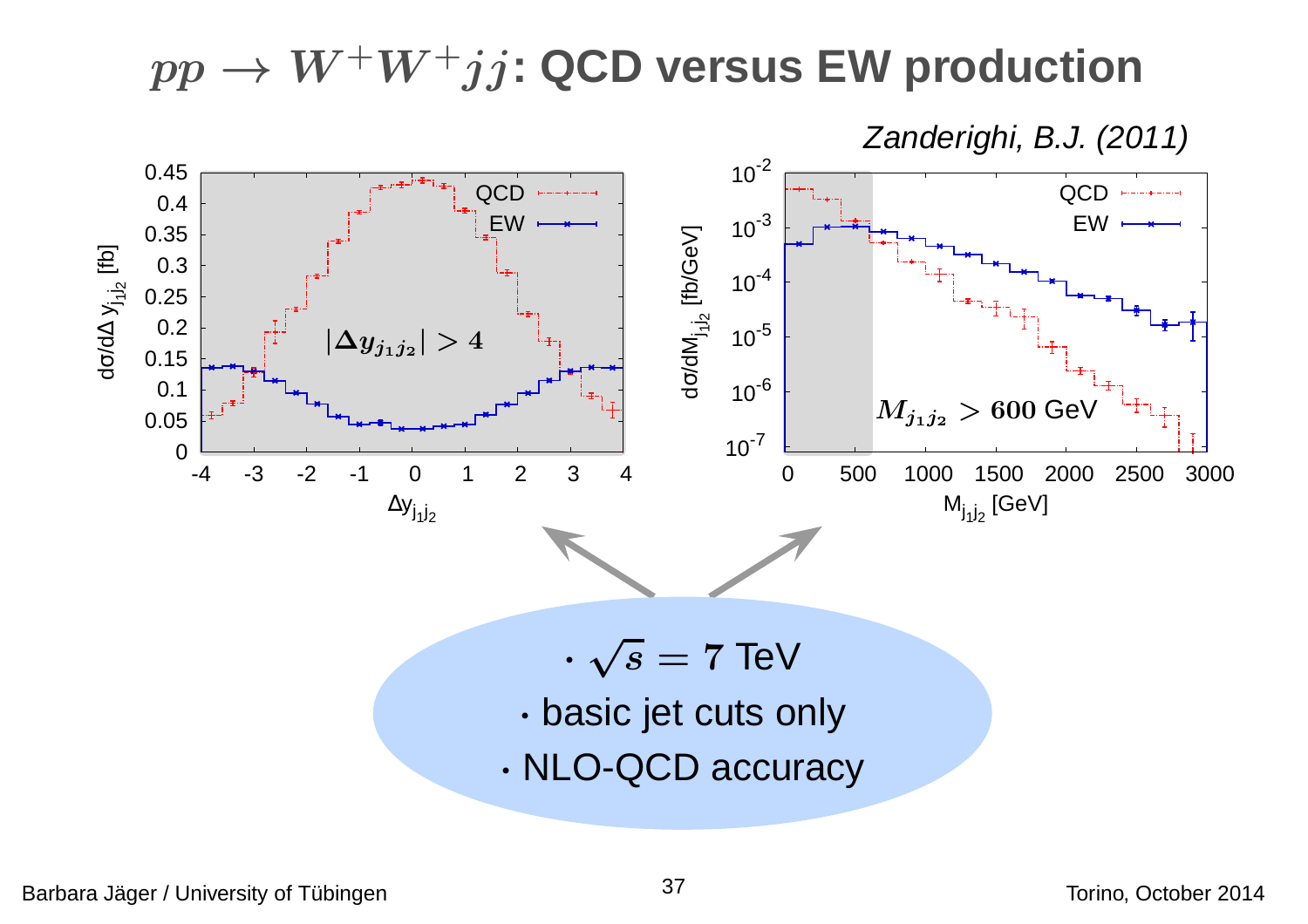#### $pp \to$  $\rightarrow$   $W^{+}W^{+}jj$  in the POWHEG-BOX<br>

QCD-induced production Melia, Melnikov, Rontsch, Zanderighi (2010); Melia, Nason, Rontsch, Zanderighi (2011)

EW productionOleari, Zeppenfeld, B.J. (2009); Zanderighi, B.J. (2011)



NLO results for  $\sqrt{s} =$ 7 TeV with basic jet cuts only ( $p_T^{\rm tag} > 20$  GeV):

$$
\sigma_{\rm QCD}^{\rm inc} = 2.12 \text{ fb} \qquad \qquad \sigma_{\rm EW}^{\rm inc} = 1.097 \text{ fb}
$$

NLO results with VBF cuts:

$$
\sigma_{\text{QCD}}^{\text{cuts}} = 0.0074 \text{ fb} \qquad \qquad \sigma_{\text{EW}}^{\text{cuts}} = 0.201 \text{ fb}
$$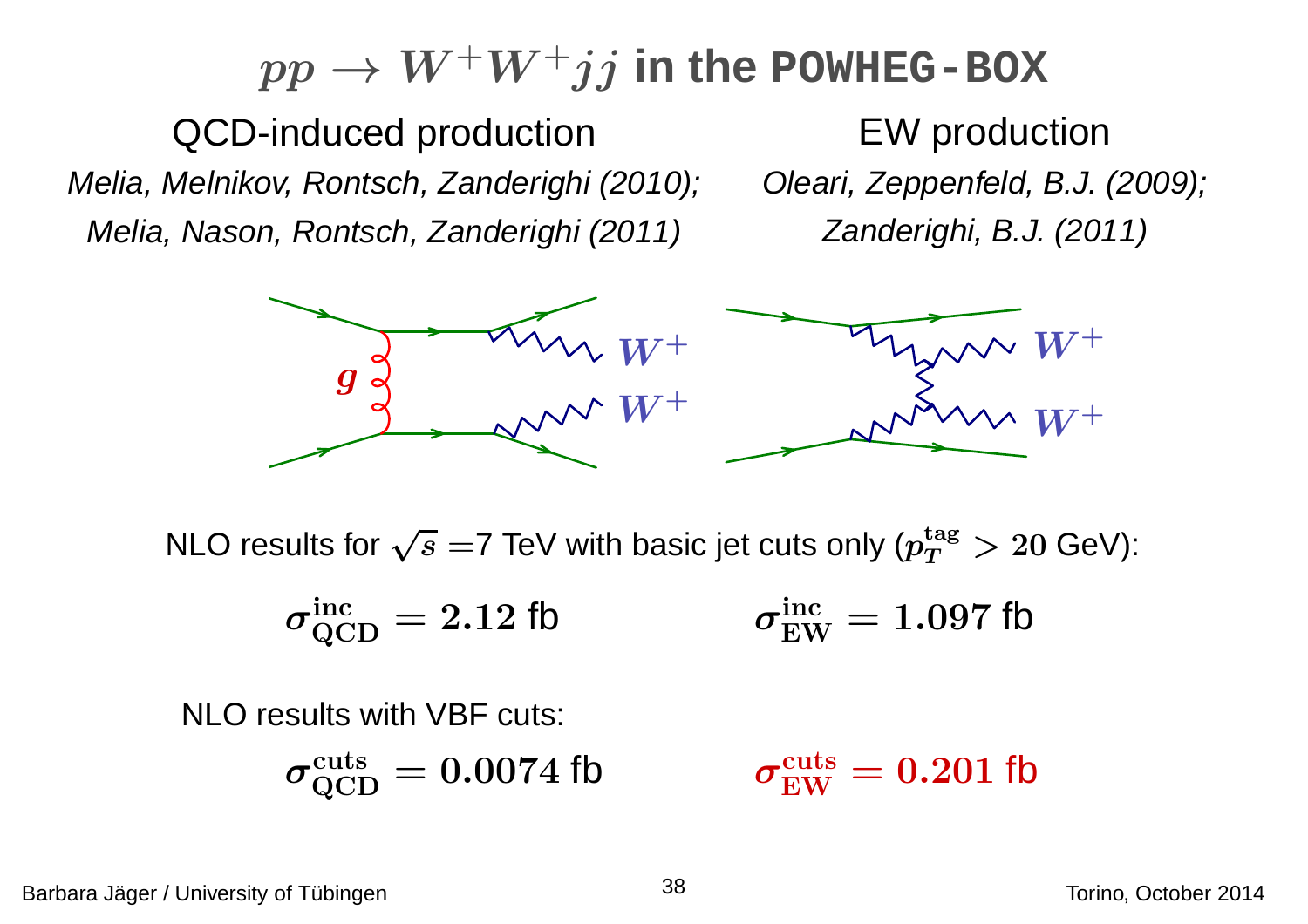#### $pp \to$  $\rightarrow$   $W^{+}W^{+}jj$  via VBF in the POWHEG-BOX

Zanderighi, B.J. (2011)



typical for VBF processes: little jet activity at central rapidities $\rightarrow$  exploited by central-jet veto techniques

note: parton-shower effects slightly enchance central jet activity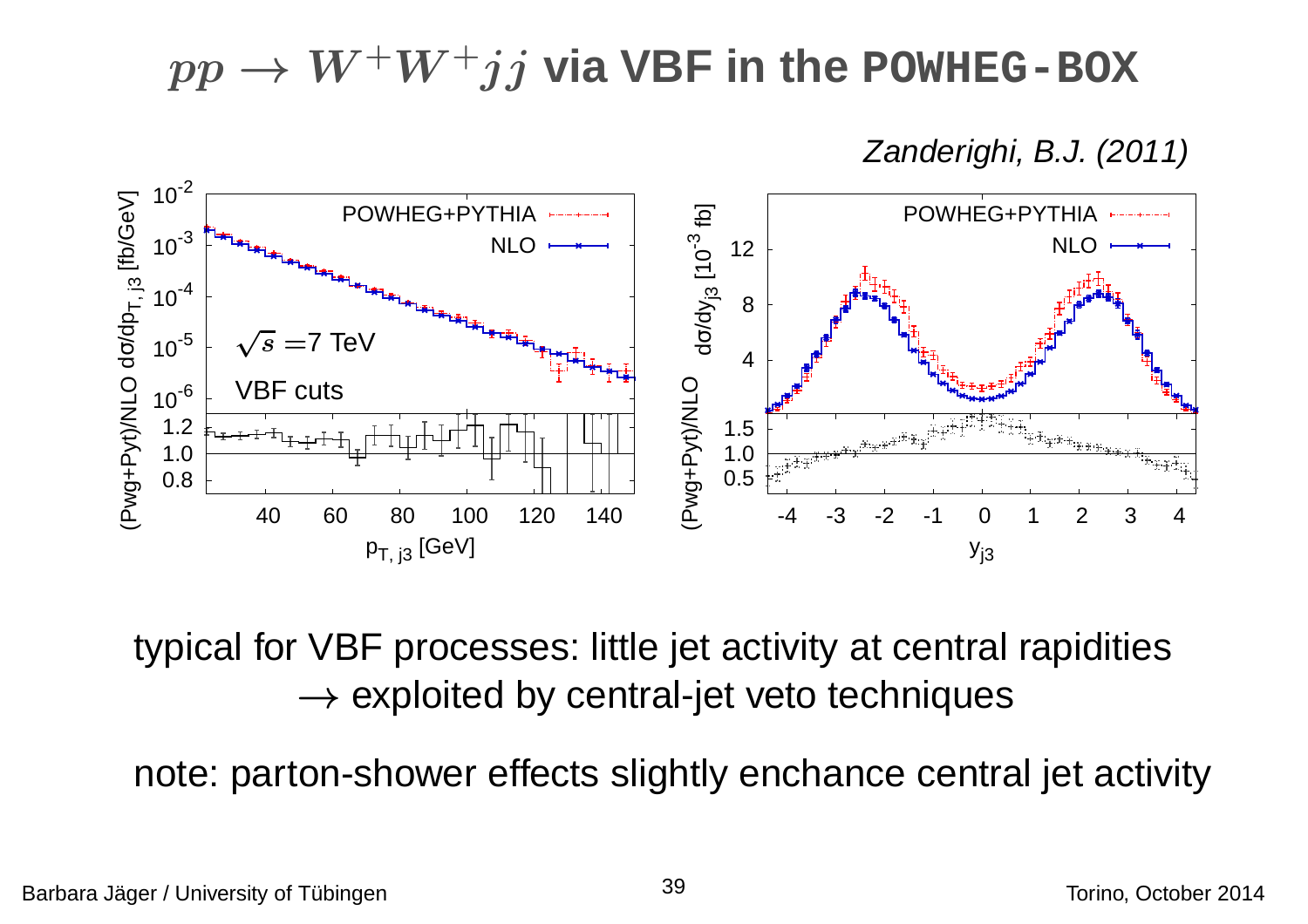# $\boldsymbol{c}$  and  $\boldsymbol{c}$  and  $\boldsymbol{c}$  and  $\boldsymbol{c}$  and  $\boldsymbol{c}$  and  $\boldsymbol{c}$  and  $\boldsymbol{c}$  and  $\boldsymbol{c}$  and  $\boldsymbol{c}$  and  $\boldsymbol{c}$  and  $\boldsymbol{c}$  and  $\boldsymbol{c}$  and  $\boldsymbol{c}$  and  $\boldsymbol{c}$  and  $\boldsymbol{c}$  and  $\boldsymbol{c}$  and  $\boldsymbol{c}$  and

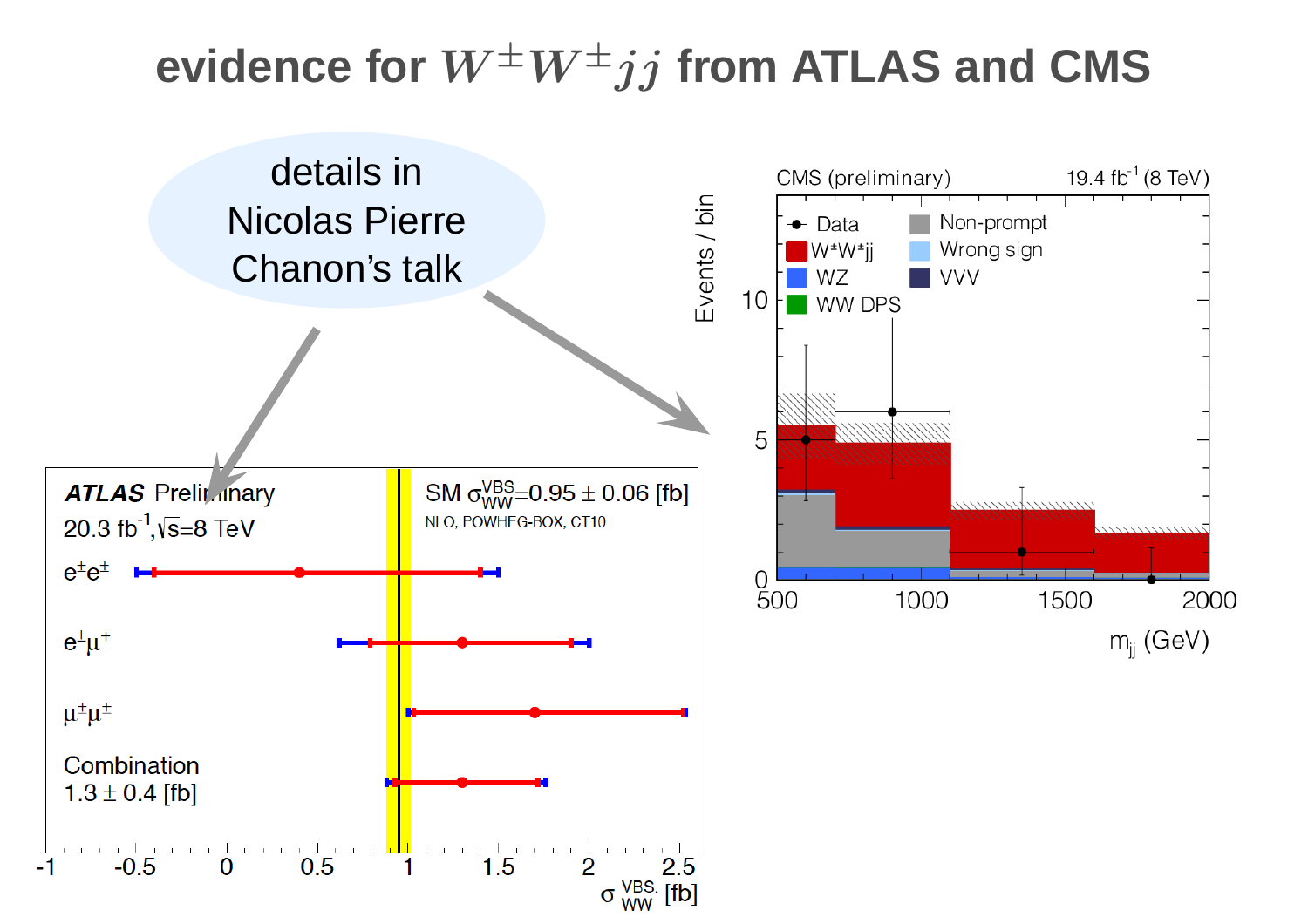#### **summary**

VBF crucial for understanding mechanism of electroweak symmetry breaking:

 $\begin{array}{cl} \textbf{\textit{\#}} & Hjj: \end{array}$  very clean Higgs production channel  $\frac{1}{2}$  VV j j: sensitive to signatures of new physics in the gauge boson sector

important pre-requisites:

✔ explicit calculations revealed that </a> VBF reactions are perturbatively well-behaved

> (NLO-QCD corrections andparton-shower effects moderate)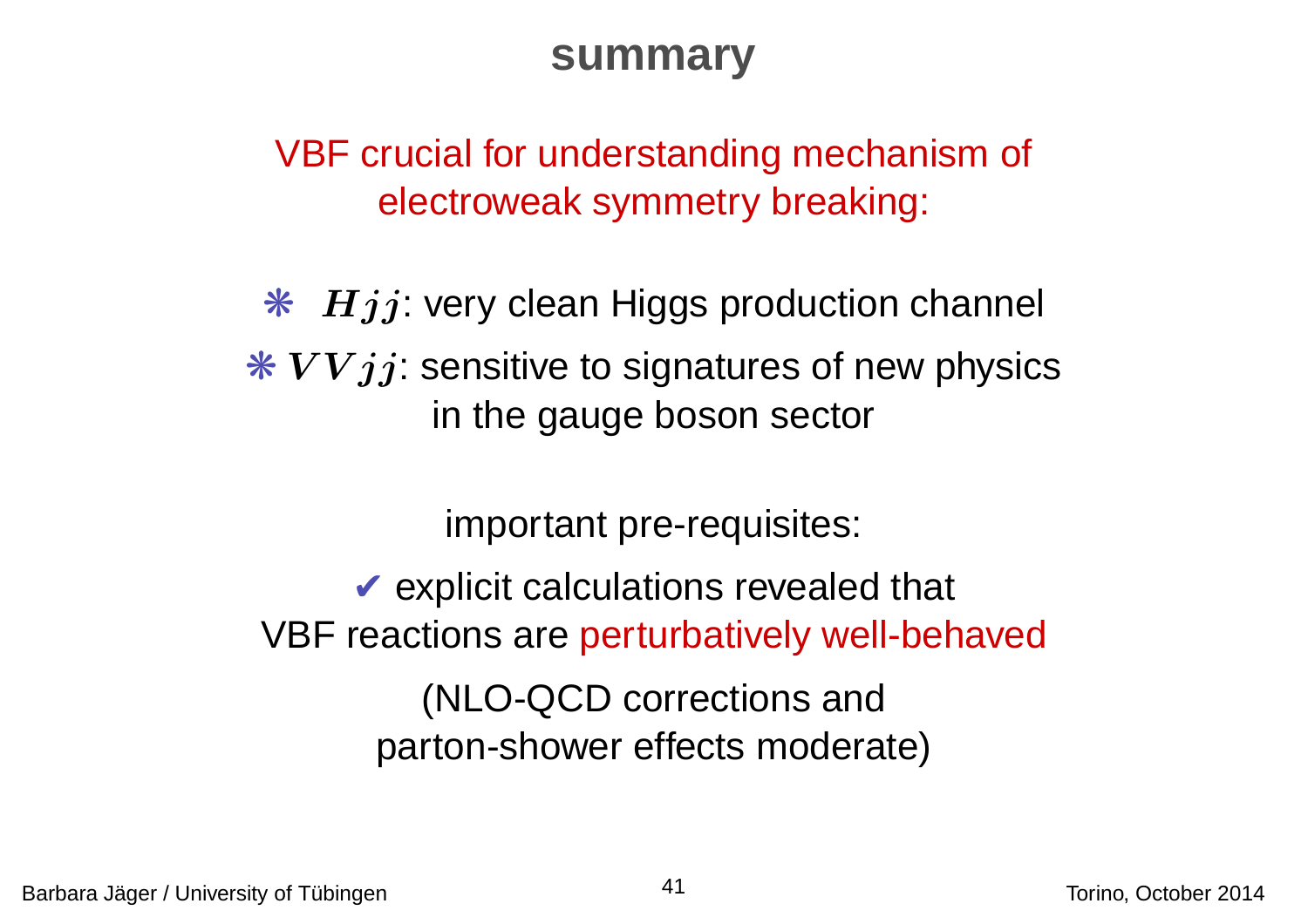### **open issues**

 $*$  all QCD-induced  $VVjj$  production processes matched to parton shower at NLO-QCD

 $*$  flexible Monte Carlo tools for all  $VVjj$  production modes in BSM scenarios including NLO-QCD corrections andparton-shower effects

 $\textcolor{red}{\ast}$  electroweak corrections to all  $VVjj$  production modes

❋ mixing between QCD- and EW-induced production modes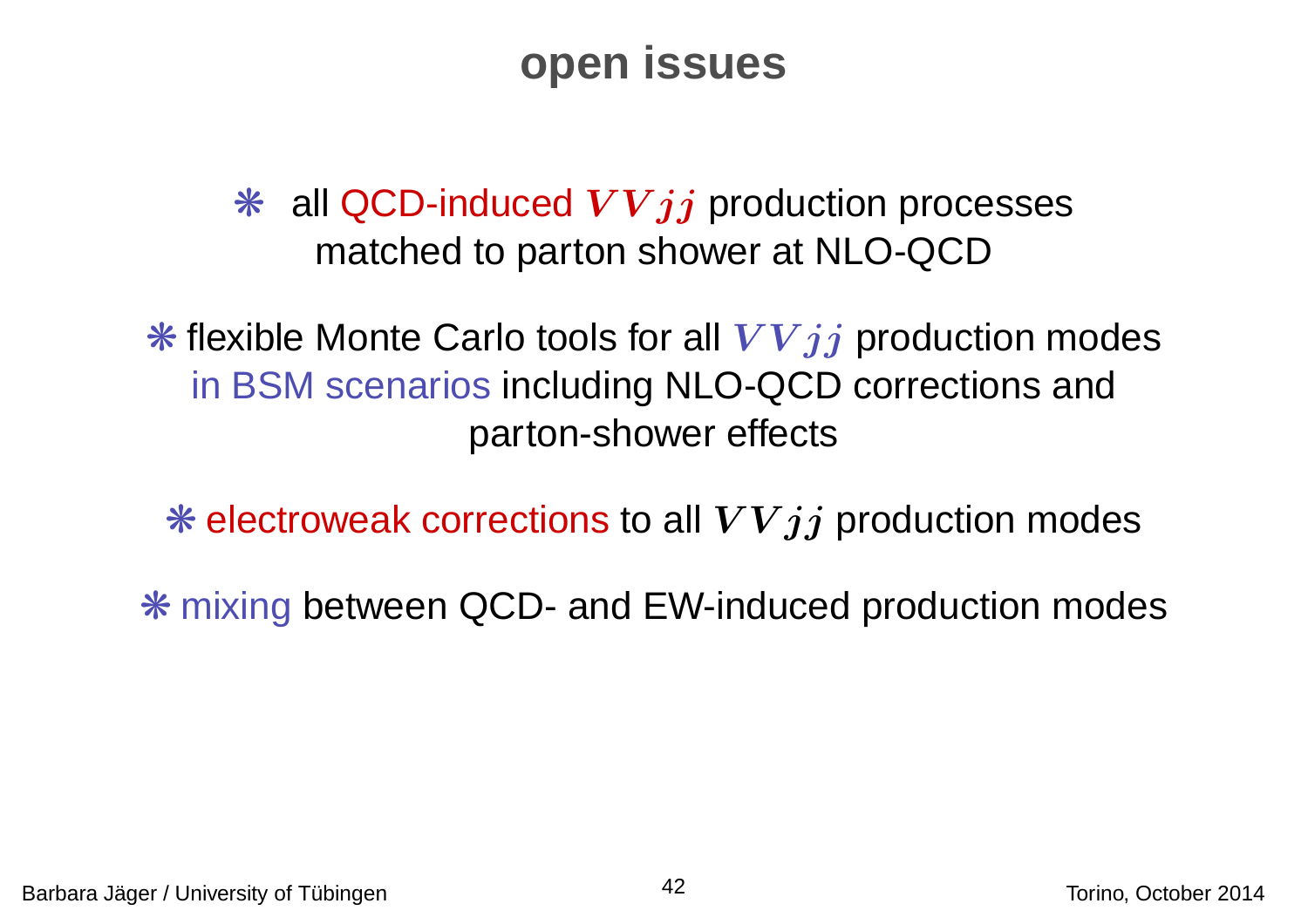#### **summary**

recent years have seen much progress on the theory side:

- $\blacktriangledown$  precision calculations for  $VVjj$  processes
- ✔ tool development: public codes including
	- ·NLO-QCD corrections
	- ·parton-shower effects

. . . can develop their full potential only if used by experimentalists . . .